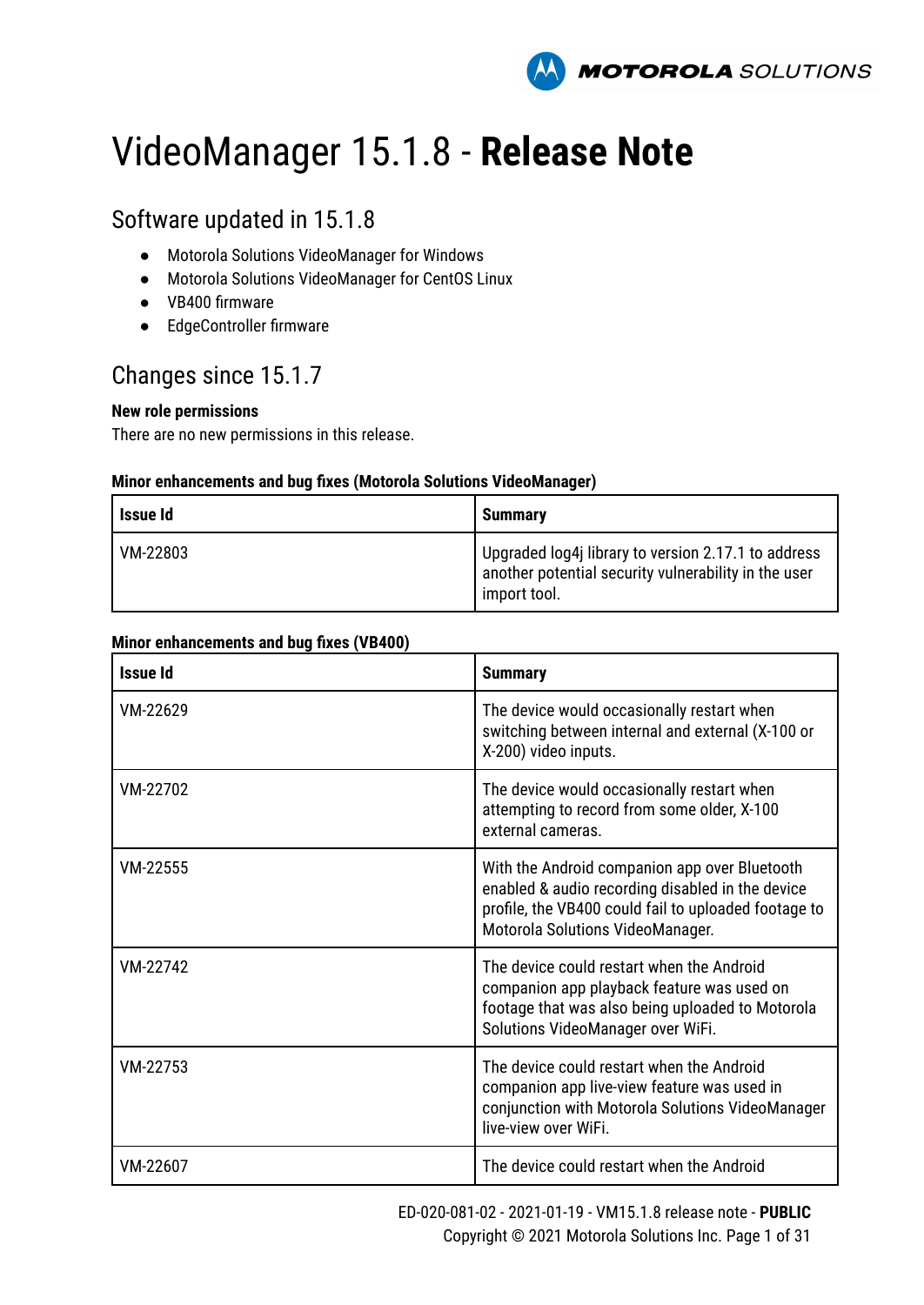

|                                  | companion app live-view feature was used on<br>recent revisions of the VB400.                                                                                                                                                        |  |
|----------------------------------|--------------------------------------------------------------------------------------------------------------------------------------------------------------------------------------------------------------------------------------|--|
| VM-21599<br>VM-22301             | The device could fail to reconnect to the Android<br>device running the companion app after the<br>connection was repeatedly lost and regained.                                                                                      |  |
| VM-22610                         | When the device was configured to power down<br>when idle and also connect to an Android device<br>running the companion app, it could fail to power<br>down correctly after pairing with the Android<br>device.                     |  |
| VM-22137                         | The device would report itself as fully charged in<br>Motorola Solutions VideoManager when the battery<br>charging was only temporarily suspended due to<br>high temperature.                                                        |  |
| VM-22659                         | A device with automatic pre-recording enabled<br>could fail to indicate that it was pre-recording after<br>being manually shutdown, then restarted to make a<br>recording, and then that recording stopped.                          |  |
| VM-22726                         | On recent revisions of the VB400, on initiating<br>recording on a previously powered-down device, the<br>recording LED could erroneously go out for several<br>seconds after the device completed starting up.                       |  |
| VM-22744                         | On a previously powered-down device restarted<br>using a hold gesture, the starting up indication on<br>the LEDs could fail to be removed after the start up<br>completed.                                                           |  |
| VM-22732                         | On a previously powered-down device that was in<br>hush mode at the time of the shutdown, the<br>recording LED could erroneously come on after a<br>subsequent recording was started and stopped,<br>and then hush mode deactivated. |  |
| VM-22738<br>VM-22723<br>VM-22720 | On recent revisions of the VB400, an active WiFi<br>connection could occasionally stall, or more rarely,<br>cause the device to hang and eventually restart.                                                                         |  |

## Software updated in 15.1.7

- Motorola Solutions VideoManager for Windows
- Motorola Solutions VideoManager for CentOS Linux
- User Import Tool

### Changes since 15.1.6

#### **New role permissions**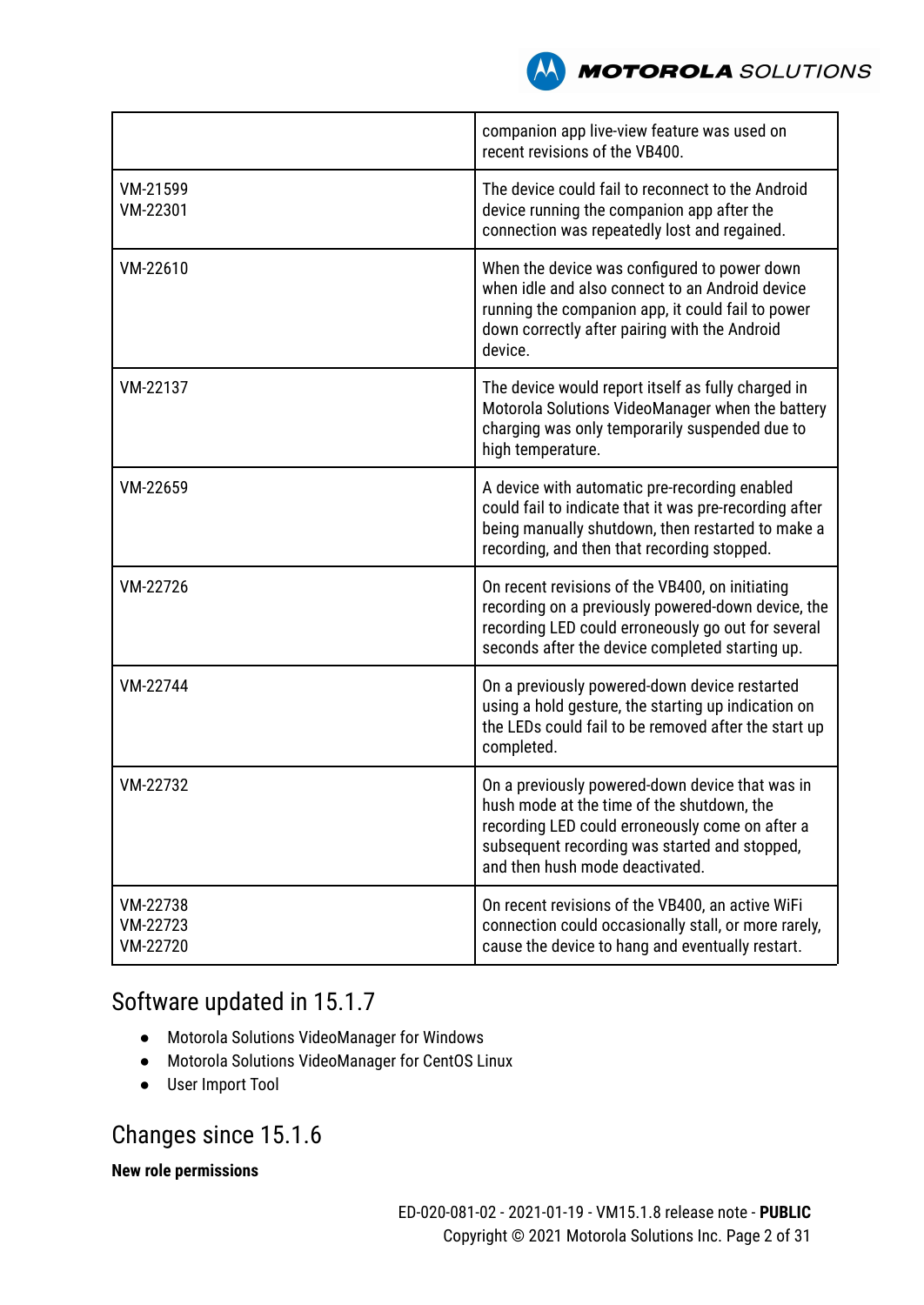

There are no new permissions in this release.

#### **Minor enhancements and bug fixes (Motorola Solutions VideoManager)**

| Issue Id | <b>Summary</b>                                                                                                              |
|----------|-----------------------------------------------------------------------------------------------------------------------------|
| VM-22746 | Upgraded log4j library to version 2.16.0 to address<br>another potential security vulnerability in the user<br>import tool. |

### Software updated in 15.1.6

- Motorola Solutions VideoManager for Windows
- Motorola Solutions VideoManager for CentOS Linux
- EdgeController firmware
- User Import Tool

### Changes since 15.1.5

#### **New role permissions**

There are no new permissions in this release.

#### **Minor enhancements and bug fixes (Motorola Solutions VideoManager)**

| <b>Issue Id</b> | <b>Summarv</b>                                                                                                             |
|-----------------|----------------------------------------------------------------------------------------------------------------------------|
| VM-22721        | Upgraded log4j library to version 2.15.0 to address<br>$\,$ a potential security vulnerability in the user import<br>tool. |

### Software updated in 15.1.5

● VB400 firmware

### Changes since 15.1.4

| Issue Id             | Summary                                                                                     |
|----------------------|---------------------------------------------------------------------------------------------|
| VM-20377             | Support has been added for the latest revisions of<br>the hardware.                         |
| VM-22434<br>VM-22393 | The X-100 or X-200 button could become<br>unresponsive for periods lasting several seconds. |
| VM-21521             | All buttons on the device could become<br>unresponsive after exiting hush mode.             |
| VM-22547<br>VM-22576 | The device could restart instead of cleanly<br>stopping recording when storage space is     |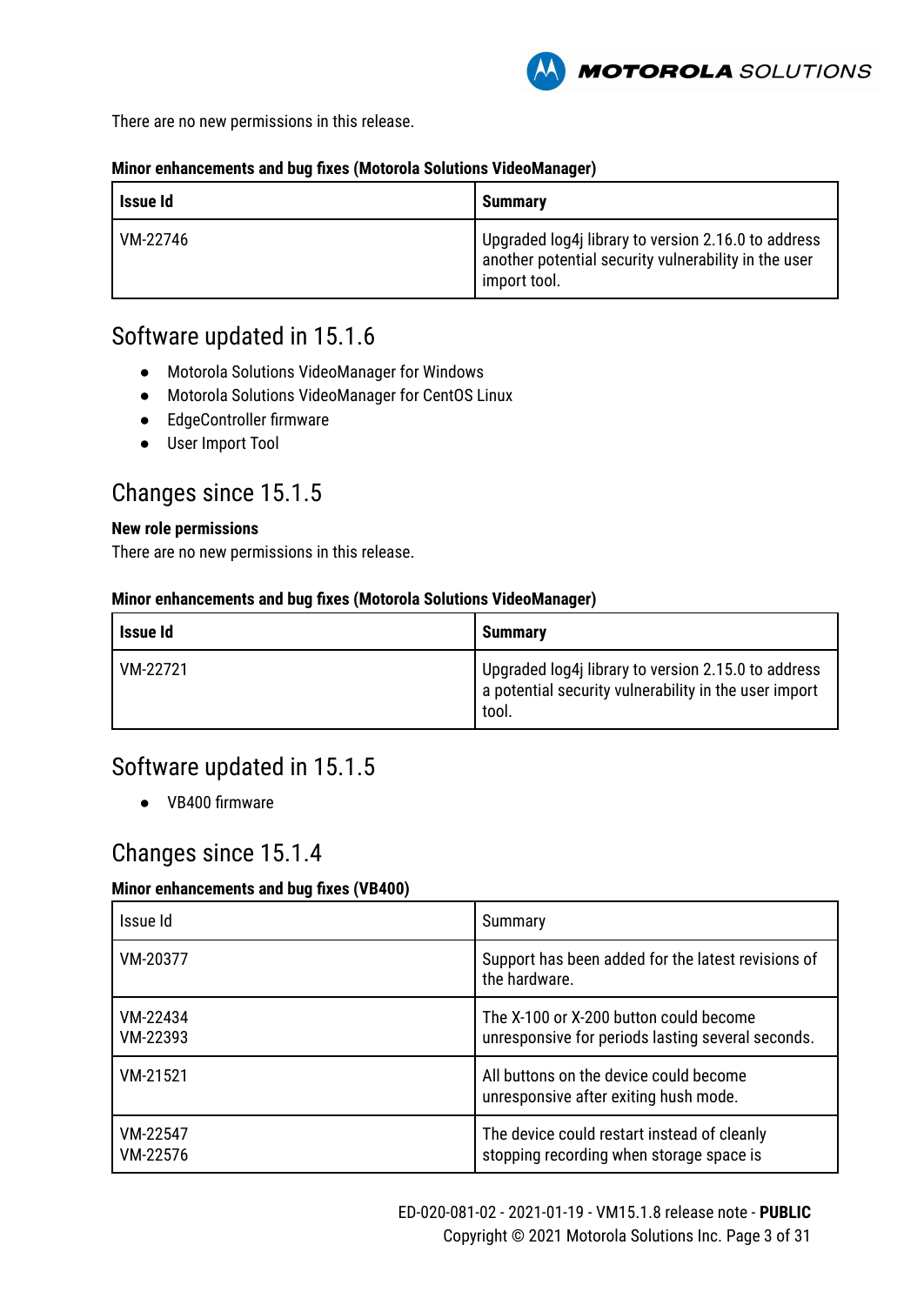

|          | exhausted and overwrite mode is not enabled.                                                                                                      |
|----------|---------------------------------------------------------------------------------------------------------------------------------------------------|
| VM-22649 | The device could take a long time to reconnect to<br>Motorola Solutions VideoManager after performing<br>a factory reset.                         |
| VM-22566 | The device could restart after connecting to<br>Motorola Solutions VideoManager if a previous<br>failure had caused a video file to be truncated. |

### Software updated in 15.1.4

- Motorola Solutions VideoManager for Windows
- Motorola Solutions VideoManager for CentOS Linux
- EdgeController firmware

### Changes since 15.1.2

#### **New feature: User editability based on role tiers**

There are new permissions which provide additional controls over which users can edit which other users. By default, an administrator now cannot edit another user who has a higher tier role. There are additional permissions, which can be used to enforce the rule that administrators cannot edit users or assign roles at the same tier as themselves.

|  |  |  | <b>New role permissions</b> |
|--|--|--|-----------------------------|
|--|--|--|-----------------------------|

| <b>Permission</b>         | <b>Section</b>           | <b>Notes</b> | On upgrade, granted to                 |
|---------------------------|--------------------------|--------------|----------------------------------------|
| Edit user in same tier    | User<br>permissions/user |              | roles with any user edit<br>permission |
| Assign roles at same tier | User<br>permissions/user |              | roles with any user edit<br>permission |
| Edit user in higher tier  | User<br>permissions/user |              | System administrator                   |

#### **Minor enhancements and bug fixes (Motorola Solutions VideoManager)**

| Issue Id | <b>Summary</b>                                                                                                                                                         |
|----------|------------------------------------------------------------------------------------------------------------------------------------------------------------------------|
| VM-22513 | User import tool could not retrieve members of<br>nested groups from Active Directory.                                                                                 |
| VM-22540 | Ensure that role tier rules about which admins can<br>users to which tier of roles cannot be bypassed by<br>adding a user to a group containing a higher tier<br>role. |
| VM-22646 | The UI for initiating email password resets                                                                                                                            |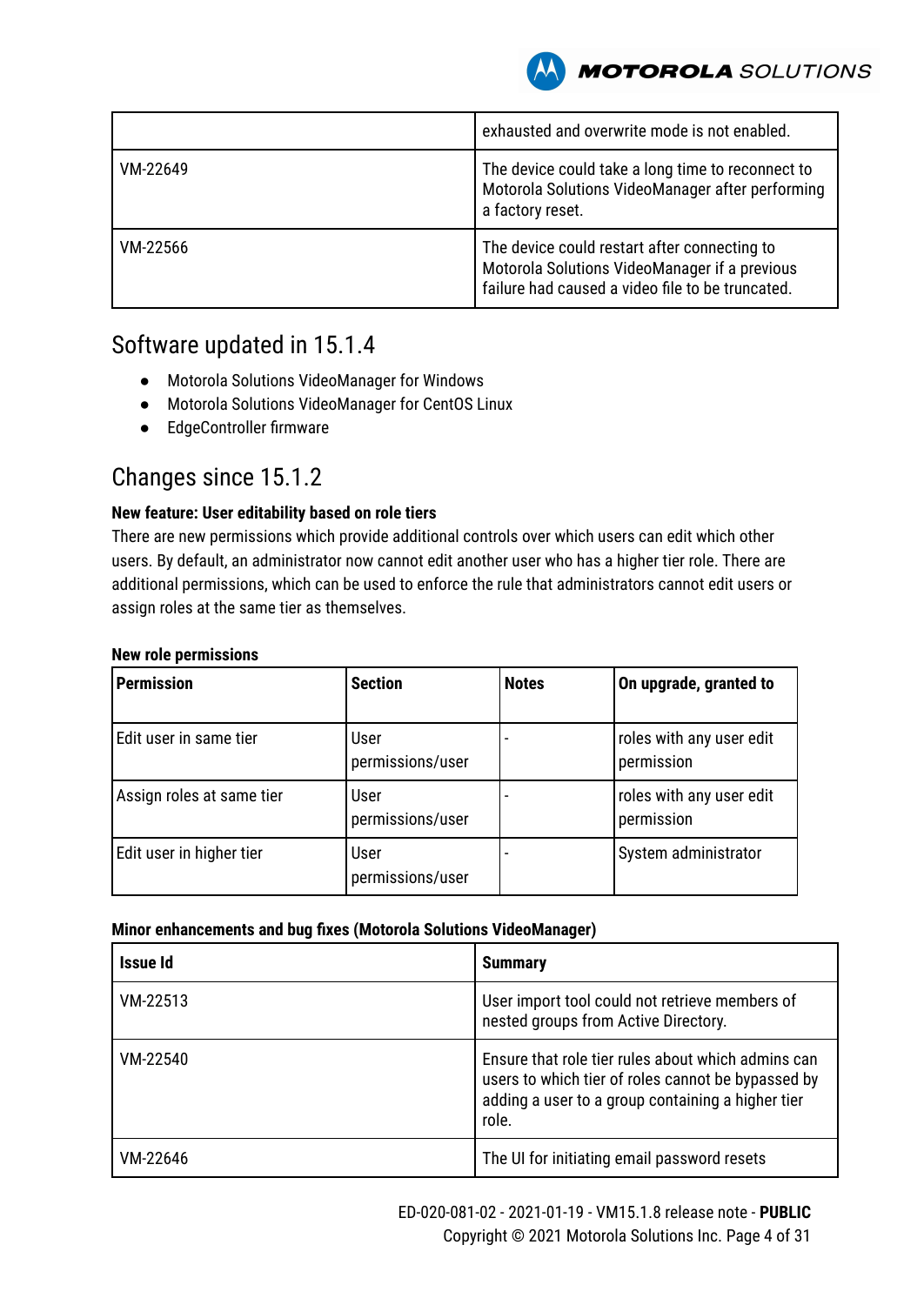

|          | appeared to be non-responsive.                                                                 |
|----------|------------------------------------------------------------------------------------------------|
| VM-22622 | Exports of very long continuous composite clips<br>used to fail.                               |
| VM-22522 | Updated the Azure SDK used to access Azure Blob<br>storage to version 12.14.                   |
| VM-22524 | Updated a dependent library which had a CVE. This<br>CVE was not a security risk to customers. |

### Software updated in 15.1.2

- Motorola Solutions VideoManager for Windows
- Motorola Solutions VideoManager for CentOS Linux
- VB400 firmware
- VT50 / VT100 firmware
- EdgeController firmware
- DockController firmware

### Changes since 15.0.7

#### **New feature: User import from Active Directory**

The user import tool can now be used to import data directly from a local Active Directory.

#### **New feature: Flexible Login Options**

The login system has been made more flexible. It is now possible to configure multiple OAuth2 login providers. You can now enable multiple different modes of authentication at the same time (e.g. OAuth2 and Windows Passthrough). You can make some login methods "advanced" so that they are not presented to all users initially. You can hide login methods so that you can only login with a particular method if you know the correct login URL. You can bookmark the page for a particular login method.

The old "login mode" setting has been removed, as the new settings provide a superset of the functionality that login mode provided. On upgrade, the login configuration should match the previously configured login mode, so no configuration changes should be necessary.

#### **New feature: OAuth2 User Mapping**

When using OAuth2, the user name in OAuth2 no longer needs to match the username in Motorola Solutions VideoManager. You can select the field from the OAuth2 claim which is mapped to the Motorola Solutions VideoManager user (so you could use, for example, username or email address). Each VideoManager user how has an optional unique field called "Authentication ID"; you can choose to map the OAuth2 claim to the Authentication ID of the user in Motorola Solutions VideoManager. The user-import tool allows the Authentication ID to be imported, if required.

#### **New feature: OpenID connect support**

When using OAuth2 to for single-signon login to Motorola Solutions VideoManager, it should now be possible to use most OpenID Connect providers (e.g. Okta, Google, etc.).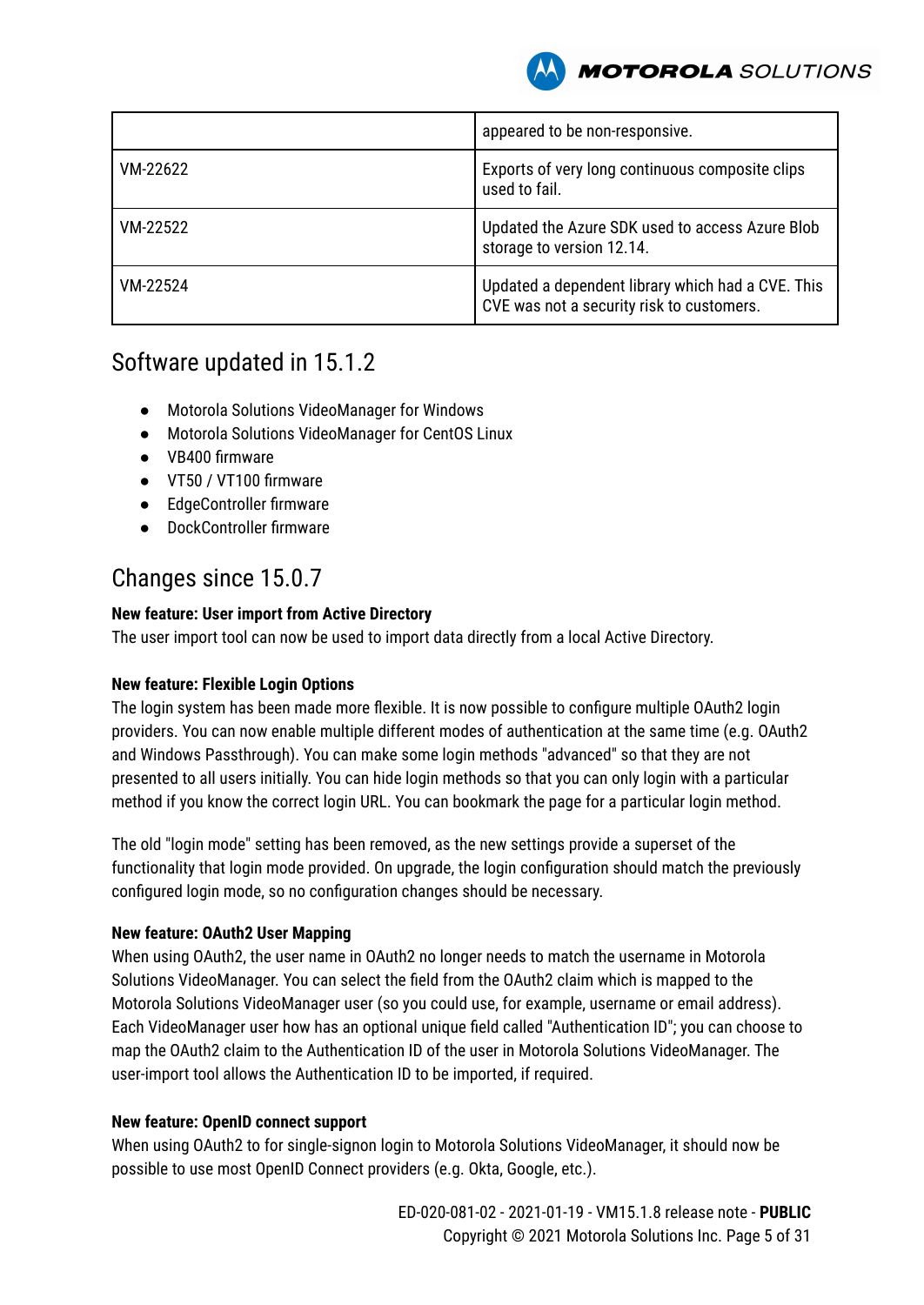

#### **New feature: Incident export profile access control**

You can now restrict access to a specific incident export profile to specific groups or users. This replaces the "selectable" option for export profiles. Administrators with the "use any export profile" permission can still use any export profile.

#### **New feature: Redaction object tracking**

When redacting an incident, there is now an option to make the editor "track" a redacted object or face automatically. This reduces the amount of manual position adjustment required when creating redactions.

#### **New role permissions**

| <b>Permission</b>                               | <b>Section</b>             | <b>Notes</b> | On upgrade, granted to                   |
|-------------------------------------------------|----------------------------|--------------|------------------------------------------|
| Edit user authentication ID<br>(supervised/any) | User<br>permissions/user   | permissions) | System administrator                     |
| Search by bookmarked videos<br>only             | Video<br>Permissions/Video |              | Any role with video<br>search permission |

#### **Minor enhancements and bug fixes (Motorola Solutions VideoManager)**

| <b>Issue Id</b> | <b>Summary</b>                                                                                                                          |
|-----------------|-----------------------------------------------------------------------------------------------------------------------------------------|
| VM-21496        | Recording of audio can now be disabled in device profiles for VT50 / VT100 and VB400<br>devices.                                        |
| VM-22132        | Metadata and footage transfers from sites and EdgeControllers running older software did<br>not work.                                   |
| VM-21774        | The audit log deletion policy can now do an annual purge of audit log data as required in<br>some jurisdictions.                        |
| VM-21965        | Help files for non-English languages can now be imported on the Language admin page.                                                    |
| VM-21309        | You can now bulk select multiple videos and add them to an existing incident.                                                           |
| VM-21099        | You can now disable the use of websockets in the UI - previously this was only possible via<br>the advanced settings file.              |
| VM-21705        | The sensitity of peer-assisted recording can now be configured in VB400 device profiles.                                                |
| VM-21708        | Peer-assisted recording can now be configured to stop triggering recording on other<br>cameras a fixed time after recording is started. |
| VM-21745        | The VB400 device profile now allows you to set up Bluetooth connection to MOTOTRBO<br>radios.                                           |
| VM-21775        | HTTP notifications can now include the GPS location of the device and/or a link to retrieve a                                           |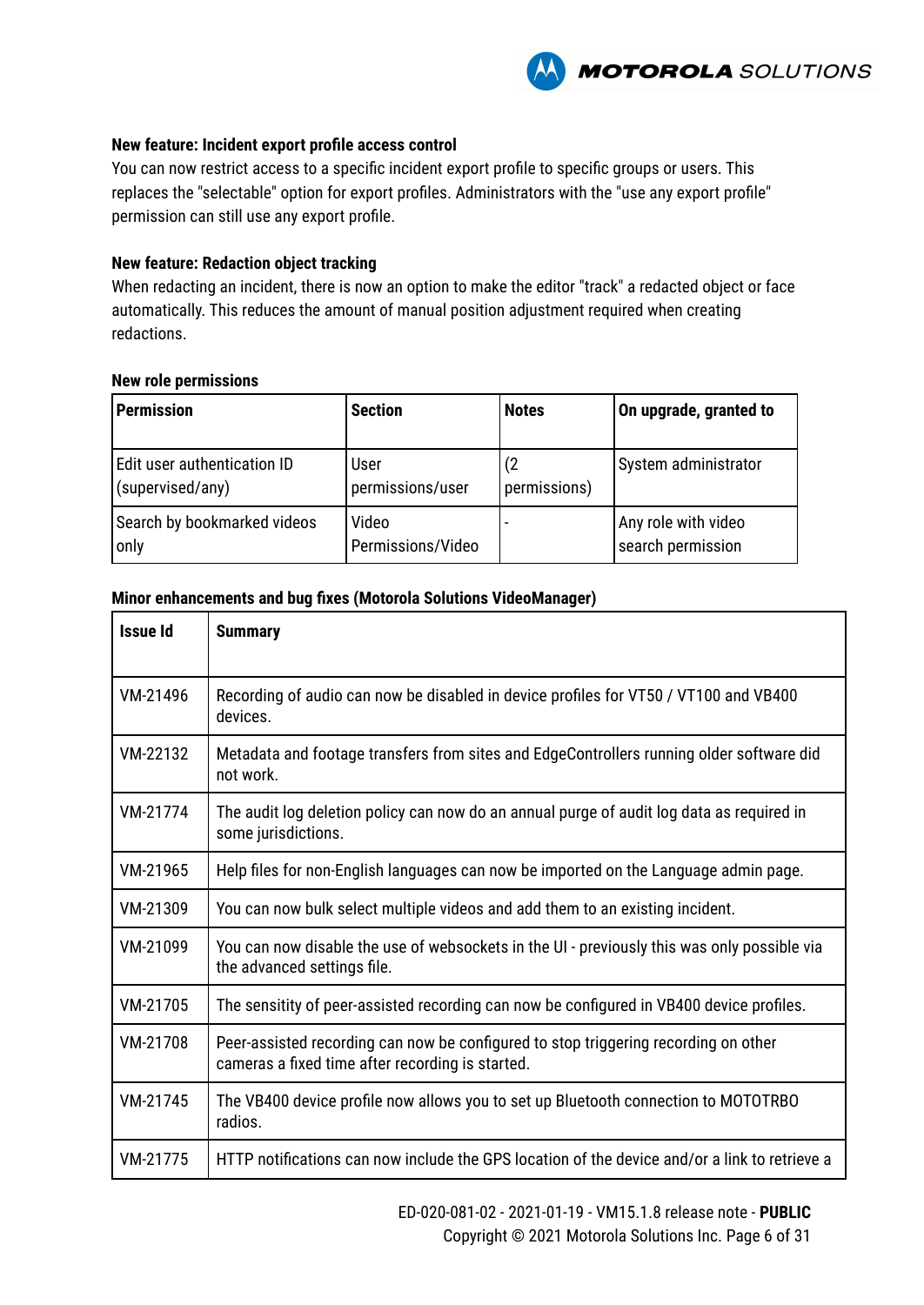

|          | live stream of the GPS location.                                                                                                                                                        |  |
|----------|-----------------------------------------------------------------------------------------------------------------------------------------------------------------------------------------|--|
| VM-21672 | When using central manager, the video advanced search language now allows you to filter<br>based on whether videos have been "fetched" or not.                                          |  |
| VM-21964 | The video advanced search language now allows you to filter based on whether videos have<br>been "bookmarked" or not.                                                                   |  |
| VM-21311 | Audit records relating to videos now include a clickable link to the video details page in the<br>audit trail view.                                                                     |  |
| VM-22338 | The login method configuration page was incorrectly reporting some valid user name regular<br>expressions as invalid.                                                                   |  |
| VM-21654 | There is now a setting to control whether videos are offloaded from devices starting with the<br>oldest or the newest video. Some VMS integrations require this setting to be adjusted. |  |
| VM-21662 | Video Search: The ability to search for bookmarked footage is now permission controlled.                                                                                                |  |
| VM-21825 | Security improvement: Media resources like videos and thumbnails now always require a<br>valid session cookie for HTTPS access.                                                         |  |
| VM-21801 | You can now search for users by email address or authentication ID as well as by name.                                                                                                  |  |
| VM-21830 | The service works correctly with the latest version of Genetec Security Center (this<br>integration requires a licence).                                                                |  |
| VM-22402 | When accessing video files for export, the system will now wait up to 30 minutes, to improve<br>compatibility with storage systems which offload files to cold storage.                 |  |
| VM-22231 | The user bluetooth pairings dialog now shows which type of radio device each pairing is<br>associated with.                                                                             |  |
| VM-22265 | An OAuth2 realm can now be configured so that logging out of Motorola Solutions<br>VideoManager performs an OAuth2 application logout.                                                  |  |
| VM-22131 | The reliability of connections to directly connected USB devices has been improved.                                                                                                     |  |
| VM-22270 | The system no longer "freezes" if an obsolete filespace is broken. However, background file<br>moves are paused.                                                                        |  |
| VM-22152 | The export profile editor had the wrong label beside the check box which makes the profile<br>the "default" profile.                                                                    |  |
| VM-21969 | The device list did not show the progress of footage downloaded for each device when using<br>a non-English language pack.                                                              |  |
| VM-22406 | The helper script required for running manage-service tool configuration scripts is now built<br>into Motorola Solutions VideoManager.                                                  |  |
| VM-21741 | Pages which display extracts from the audit log will no longer show errors even if the audit<br>log is very large and slow to query.                                                    |  |
| VM-21497 | Video playback now automatically pauses if you switch to another browser tab. In the past,                                                                                              |  |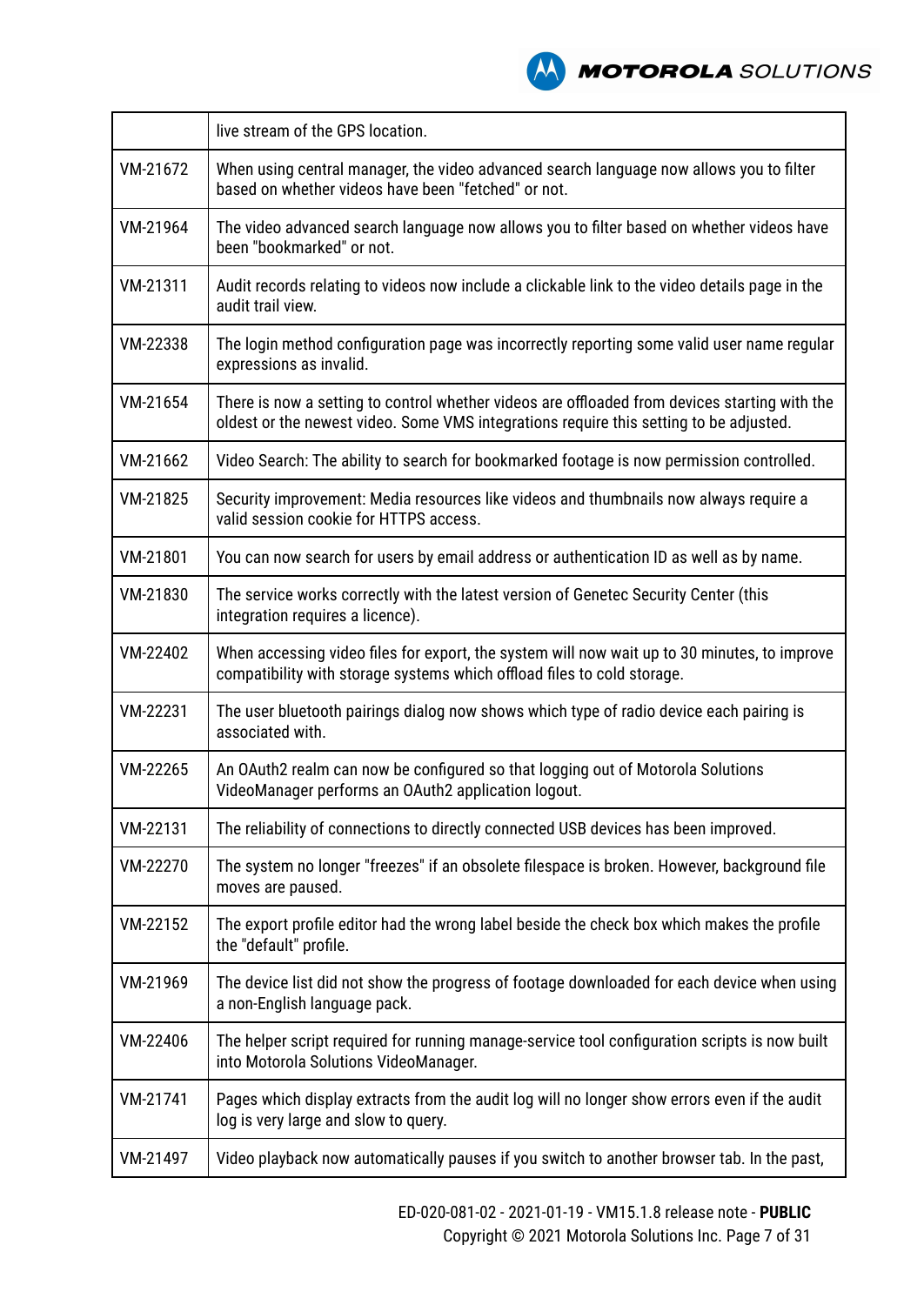

|          | switching tab could cause the video player to show the incorrect playback position.                                                                                                                                                                                                                                                |  |
|----------|------------------------------------------------------------------------------------------------------------------------------------------------------------------------------------------------------------------------------------------------------------------------------------------------------------------------------------|--|
| VM-22250 | Evidence export failed if an export contained a video clip followed by an audio clip or a<br>binary file.                                                                                                                                                                                                                          |  |
| VM-22413 | The audit report ignored the "location" filter, if one was specified.                                                                                                                                                                                                                                                              |  |
| VM-22133 | The video bulk edit button was displayed even when user lacked the corresponding<br>permission.                                                                                                                                                                                                                                    |  |
| VM-22080 | It is now possible to manually set a GPS location for an imported video.                                                                                                                                                                                                                                                           |  |
| VM-21899 | Incident sort by time did not take effect immediately if clips are grouped by recording.                                                                                                                                                                                                                                           |  |
| VM-21734 | If a device fails to complete upgrade, it now automatically transitions from the "awaiting<br>boot of new firmware" state to the "unknown" state in the device list after 20 minutes.                                                                                                                                              |  |
| VM-22022 | When displaying TLS certificates in the UI, the labels for the O and OU fields of the names<br>were thw wrong way round.                                                                                                                                                                                                           |  |
| VM-21568 | If a grid worker cannot connect to the grid master server, the Windows service no longer<br>restarts, thus ensuring that Windows doesn't give up auto restarting the service.                                                                                                                                                      |  |
| VM-21831 | Deleting a WiFi profile did not make the profile disappear immediately from the list.                                                                                                                                                                                                                                              |  |
| VM-21858 | H.265 recording on VB400 can now be enabled in the device profile. This is an experimental<br>feature which must be enabled in the experimental features page before use. Due to the<br>resource requirements of H.265 playback, it is recommended that you discuss this feature<br>with your support provider before enabling it. |  |
| VM-21466 | The bundled version of Postgres has been upgraded to version 13.3.                                                                                                                                                                                                                                                                 |  |
| VM-22055 | If you edit the grid master configuration, the system will now prompt you to restart the<br>service if required.                                                                                                                                                                                                                   |  |
| VM-22098 | Video Metadata Overlay configuration page sometimes falsely claimed that the overlay was<br>too long.                                                                                                                                                                                                                              |  |
| VM-22151 | Error handling in the video player has been improved in the case where the server encounters<br>I/O errors reading the file.                                                                                                                                                                                                       |  |
| VM-22048 | It was possible to create two users with the same touch assign ID under certain<br>circumstances.                                                                                                                                                                                                                                  |  |
| VM-22241 | Filenames output by the user import tool "export" option have been fixed to ensure they can<br>be re-imported into another system using the user-import tool without renaming.                                                                                                                                                     |  |
| VM-22238 | Unrelated logging data has been removed from the "users added and removed" box on the<br>user import page.                                                                                                                                                                                                                         |  |
| VM-22107 | Downloaded device logs now include the serial number of the device in the filename.                                                                                                                                                                                                                                                |  |
| VM-22122 | The download button on the video details page sometimes failed for corrupt videos.                                                                                                                                                                                                                                                 |  |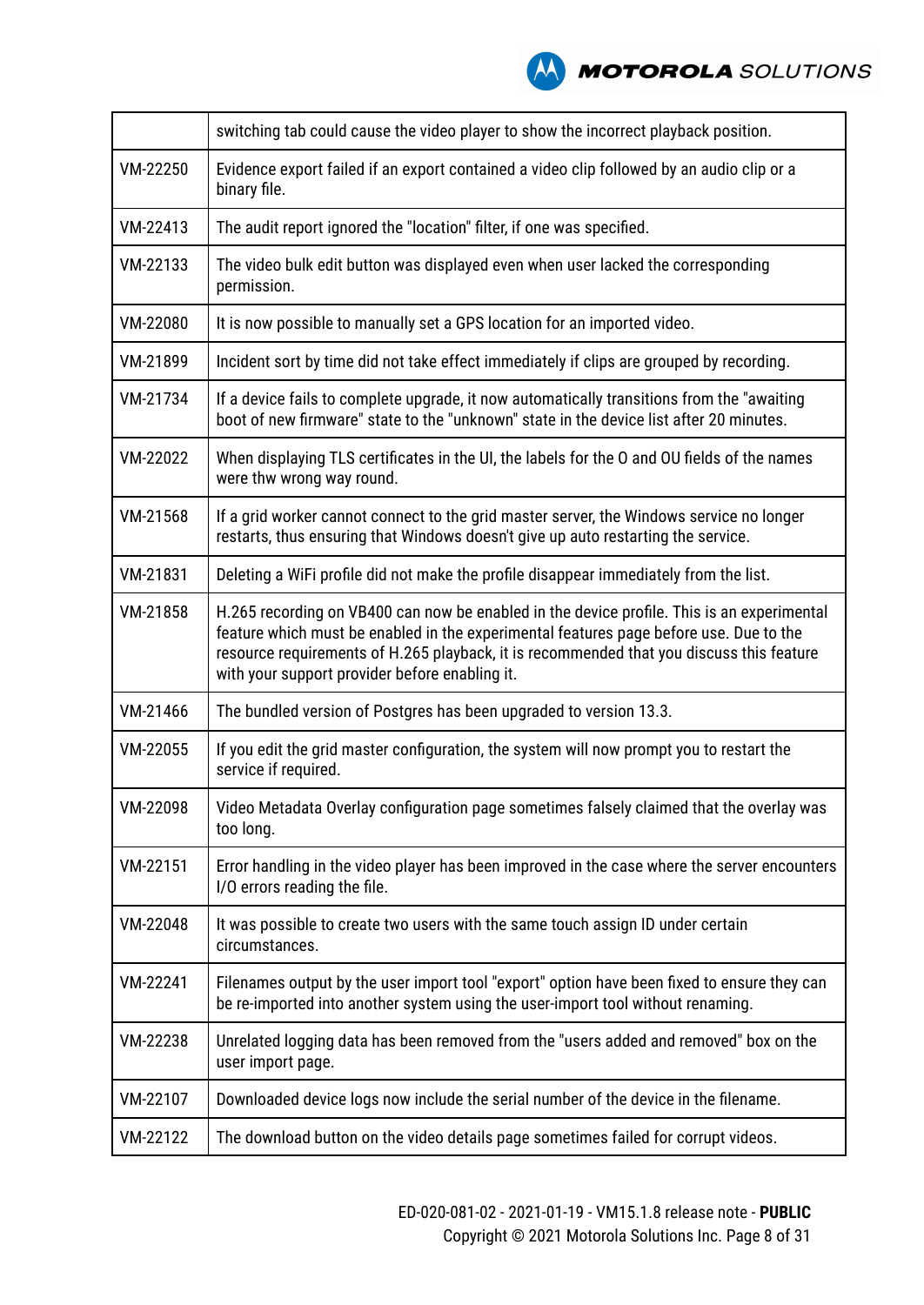| VM-22392 | The browser back button did not work if you were auto logged out and then you logged back<br>in again.                                                      |
|----------|-------------------------------------------------------------------------------------------------------------------------------------------------------------|
| VM-22160 | It was only possible to configure a single DNS server in the device static IP address<br>configuration page.                                                |
| VM-22197 | Ensure that the audit log does not contain keys to 3rd party mapping providers.                                                                             |
| VM-21833 | Ensure that the audit log does not contain WiFi passwords.                                                                                                  |
| VM-21834 | The name of a duplicated WiFi profile contained "(copy)" and this could not be overridden<br>with a language pack.                                          |
| VM-21995 | In the device profile editor, you can no longer assign "toggle safety mode" and "exit safety<br>mode" actions to the button on the X-100.                   |
| VM-22165 | The system was incorrectly auditing the creation of a new export profile before the save<br>button was pressed.                                             |
| VM-21731 | The equipment report can now be run every "N" hours, not just every hour.                                                                                   |
| VM-22161 | Auditing of webserver SSL certificate updates has been improved.                                                                                            |
| VM-21740 | Auditing of scheduled report edits has been improved.                                                                                                       |
| VM-21832 | The audit message produced when you delete a WiFi profile has been made clearer.                                                                            |
| VM-21920 | Auditing of language file import and delete has been added.                                                                                                 |
| VM-22149 | Edits to the DVD export defaults were audited with the wrong audit entry type.                                                                              |
| VM-22162 | Deletion of an export profile was audited with the wrong audit entry type.                                                                                  |
| VM-22358 | Various minor improvements were made to improve the clarity of audit messages related to<br>configuration changes.                                          |
| VM-22356 | The streaming/RTSP password is now redacted in the audit log when it is changed.                                                                            |
| VM-22348 | The wrong audit event type was used when auditing a change to the number of days in the<br>"Playback Policy" screen.                                        |
| VM-21802 | We now limit the rate at which API key authentication is audited to prevent clients which use<br>sessionless auth from generating excess audit information. |
| VM-21961 | Playback has been improved for videos encoded with unusually long GOP lengths.                                                                              |
| VM-21816 | The permissions of the default System User, System Supervisor and System Manager roles<br>have been made more consistent.                                   |
| VM-21799 | Improved thumbnail and playback support for videos recorded by certain Canon digital<br>cameras.                                                            |
| VM-21996 | The file move API for initiating explicit file move operations no longer mixes up filespaces if<br>they share a common path prefix.                         |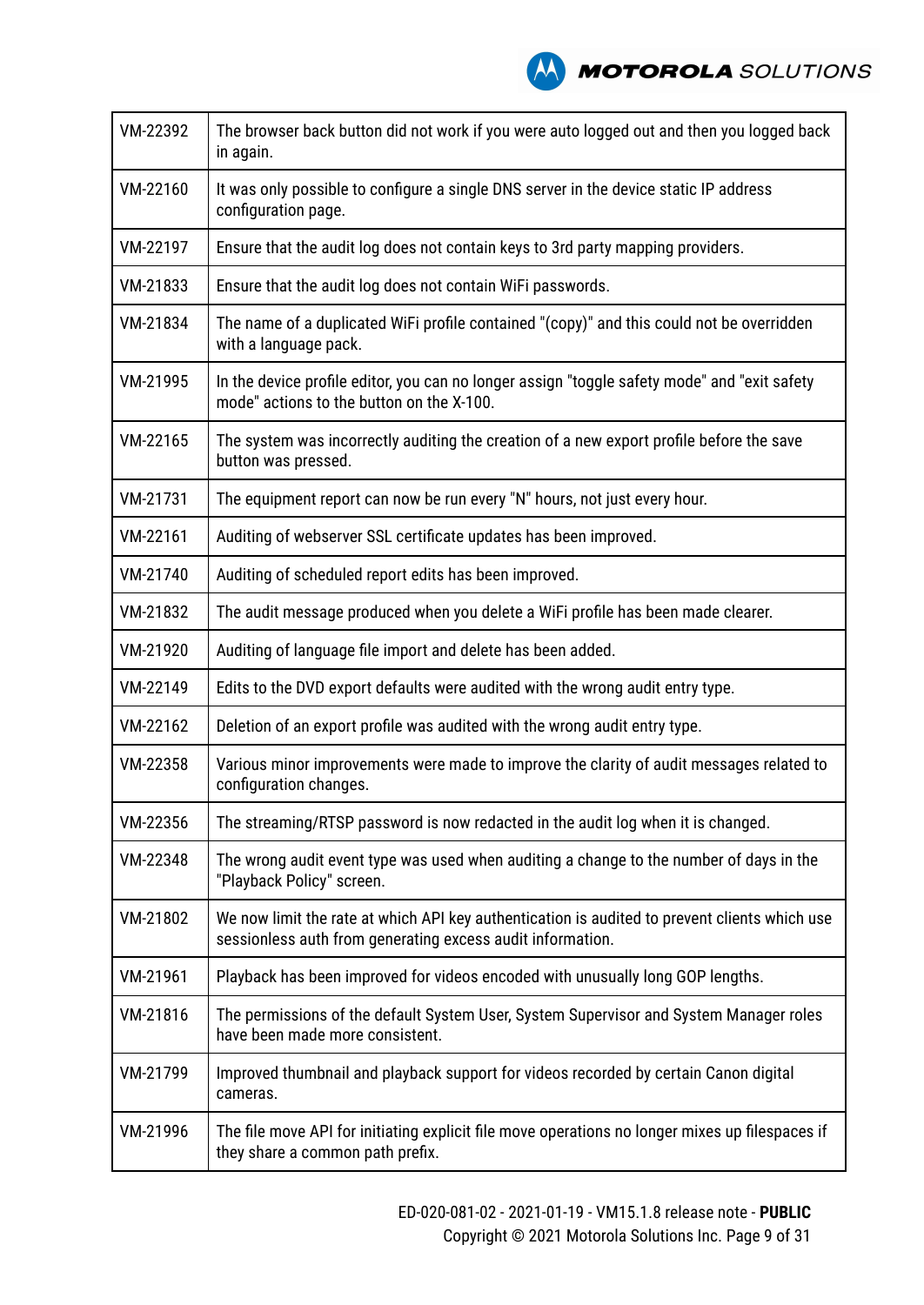

| VM-22384 | The video player was occasionally reporting a unexpected playback error when you got to<br>the end of a video.                                                                                                                                                                              |  |
|----------|---------------------------------------------------------------------------------------------------------------------------------------------------------------------------------------------------------------------------------------------------------------------------------------------|--|
| VM-21805 | The effective permissions page now includes the role assignment tier of the user.                                                                                                                                                                                                           |  |
| VM-21962 | Security improvement: The Jetty webserver has been updated to the latest version.                                                                                                                                                                                                           |  |
| VM-22378 | Security improvement: HTTP basic authentication can, by default, no longer be used to<br>authenticate against the API.                                                                                                                                                                      |  |
| VM-22376 | Security improvement: Help pages are now served with secure headers like<br>"Content-Security-Policy".                                                                                                                                                                                      |  |
| VM-22298 | Security improvement: Web page requests now include the "Referrer-Policy" header in the<br>response.                                                                                                                                                                                        |  |
| VM-22308 | Security updates: many internal libraries have been updated to the latest versions to<br>eliminate potential vulnerabilities.                                                                                                                                                               |  |
| VM-22340 | Security updates: ensure that the cookie created to validate completion of file downloads is<br>created with the SameSite attribute.                                                                                                                                                        |  |
| VM-21569 | If encounter a duplicate touch assign ID while editing a user, the error message displayed<br>now tells you the current owner of the touch assign ID.                                                                                                                                       |  |
| VM-21933 | Failed logins resulted in non-existent login sessions being reported in the live stats.                                                                                                                                                                                                     |  |
| VM-22203 | When using sessionless authentication to access the API, retrieval of videos and incidents<br>could fail with 500 errors.                                                                                                                                                                   |  |
| VM-22256 | Creation of a metadata file is now enabled by default on new evidence export profiles.                                                                                                                                                                                                      |  |
| VM-20974 | Thumbnails were poorly rendered after editing the bounds of a composite incident clip.                                                                                                                                                                                                      |  |
| VM-22287 | The save button did not appear immediately after importing an incident export profile.                                                                                                                                                                                                      |  |
| VM-22252 | Logging out via the web page is now audited.                                                                                                                                                                                                                                                |  |
| VM-22303 | Visiting the login page no longer causes anything to be written to your browser's local<br>storage.                                                                                                                                                                                         |  |
| VM-21840 | Formatting of connection errors has been fixed on the status page shown when you connect<br>a monitor to an EdgeController.                                                                                                                                                                 |  |
| VM-21728 | "Companion Services App" has been renamed to "VB Companion Services".                                                                                                                                                                                                                       |  |
| VM-21671 | The term "anonymous link" has been replaced with the term "incident link" in the user<br>interface.                                                                                                                                                                                         |  |
| VM-22158 | If the download of the application CSS file was truncated due to network issues, it was<br>possible to see pages in the web interface which were only intended to be seen by<br>administrators. These pages did not reveal any information nor allow bypassing of any<br>security features. |  |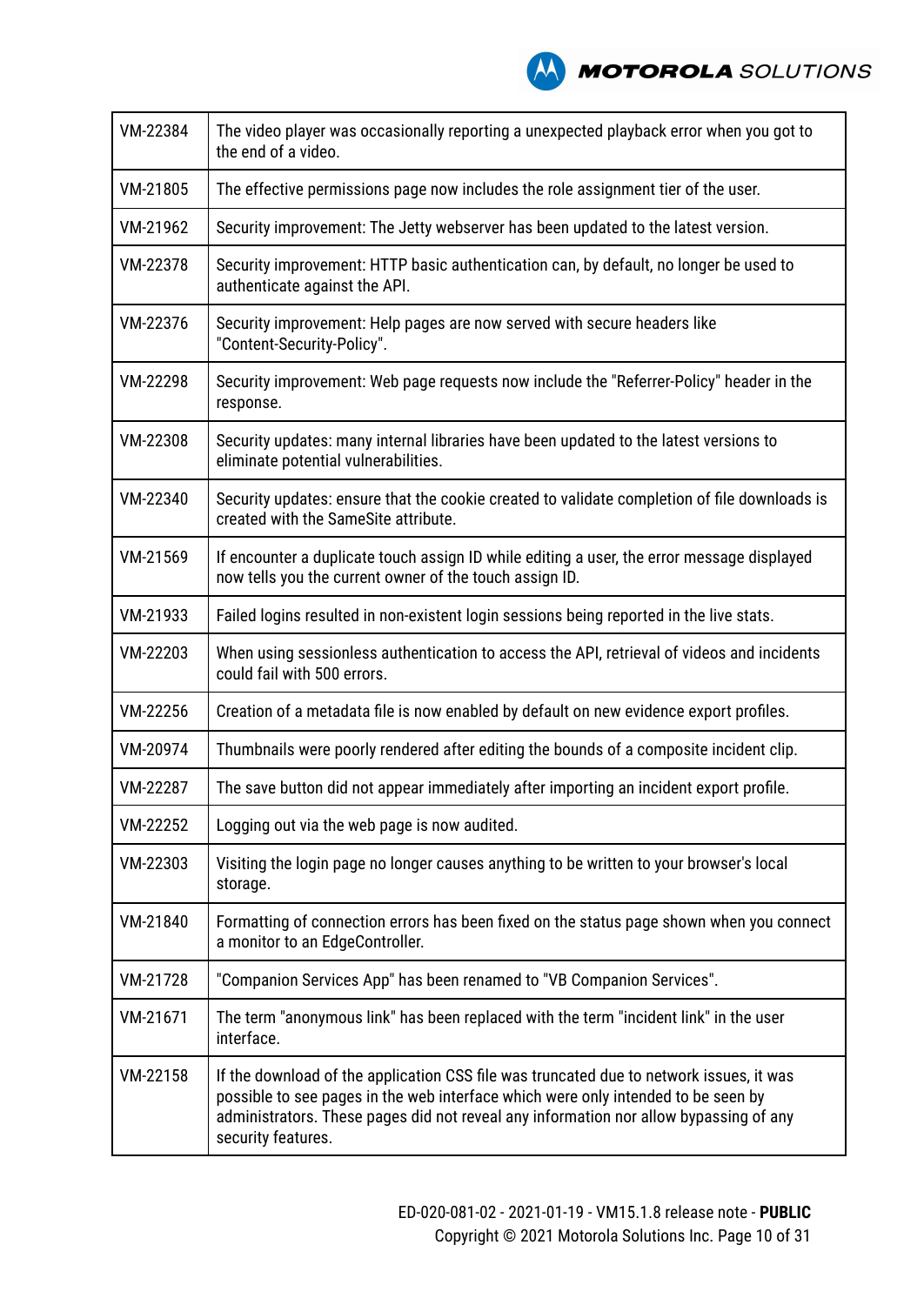

| VM-22087 | Imported videos can now be owned by groups instead of users.                                                                              |
|----------|-------------------------------------------------------------------------------------------------------------------------------------------|
| VM-21815 | All permissions which allow "privilege escalation" are now marked with a red exclamation<br>mark in the role permissions editing panel.   |
| VM-21679 | Websocket timeout exceptions caused by disconnecting web browsers are no longer logged<br>as errors with stack traces in the system logs. |
| VM-22192 | Added support for retrieving the path of a video file through the API, as required by file move<br>PowerShell scripts.                    |

| <b>Issue Id</b> | <b>Summary</b>                                                                                                                                                                                                                                                                                                         |  |
|-----------------|------------------------------------------------------------------------------------------------------------------------------------------------------------------------------------------------------------------------------------------------------------------------------------------------------------------------|--|
| VM-21594        | Recording of audio can now be disabled.                                                                                                                                                                                                                                                                                |  |
| VM-21138        | The Motorola radio integration has been extended to support the MOTOTRBO radio model.                                                                                                                                                                                                                                  |  |
| VM-21906        | H.265 recording can now be enabled for limited revisions of the hardware. It is<br>recommended that you discuss this feature with your support provider before enabling it.                                                                                                                                            |  |
| VM-21704        | The approximate maximum distance of devices that trigger Peer assisted recording can<br>now be configured.                                                                                                                                                                                                             |  |
| VM-21707        | The length of time that devices advertise their recording status for Peer assisted recording<br>can now be configured.                                                                                                                                                                                                 |  |
| VM-21780        | The battery status LED will now be orange at 5% of charge remaining and red at 1%. If the<br>battery critical alarm is enabled, it will trigger at 1%. Contact support if you need to modify<br>these levels or the behaviour of the alarms at each level.                                                             |  |
| VM-20377        | Support has been added for the latest revisions of the hardware.                                                                                                                                                                                                                                                       |  |
| VM-21911        | It is now possible to limit eligible devices when pairing TETRA radios. The default settings<br>filter using the name of the radio. If you have changed the name of your radios, you may<br>need to configure this feature to be able to pair with them. Contact support if you are<br>considering using this feature. |  |
| VM-19822        | If a device detects that it has partial USB connectivity, it will now restart in an attempt to<br>recover.                                                                                                                                                                                                             |  |
| VM-21958        | In some circumstances, devices could unexpectedly restart while uploading footage if the<br>file signing functionality was enabled in Motorola Solutions VideoManager.                                                                                                                                                 |  |
| VM-22135        | It was possible for very short files to be generated containing no video frames when GPS<br>was enabled.                                                                                                                                                                                                               |  |
| VM-22111        | Devices could become unable to connect to Motorola Solutions VideoManager after<br>performing a pairing with a HolsterAware peripheral.                                                                                                                                                                                |  |
| VM-22003        | The pair peripheral gesture could fail to have any effect if a device was previously manually<br>shutdown and restarted.                                                                                                                                                                                               |  |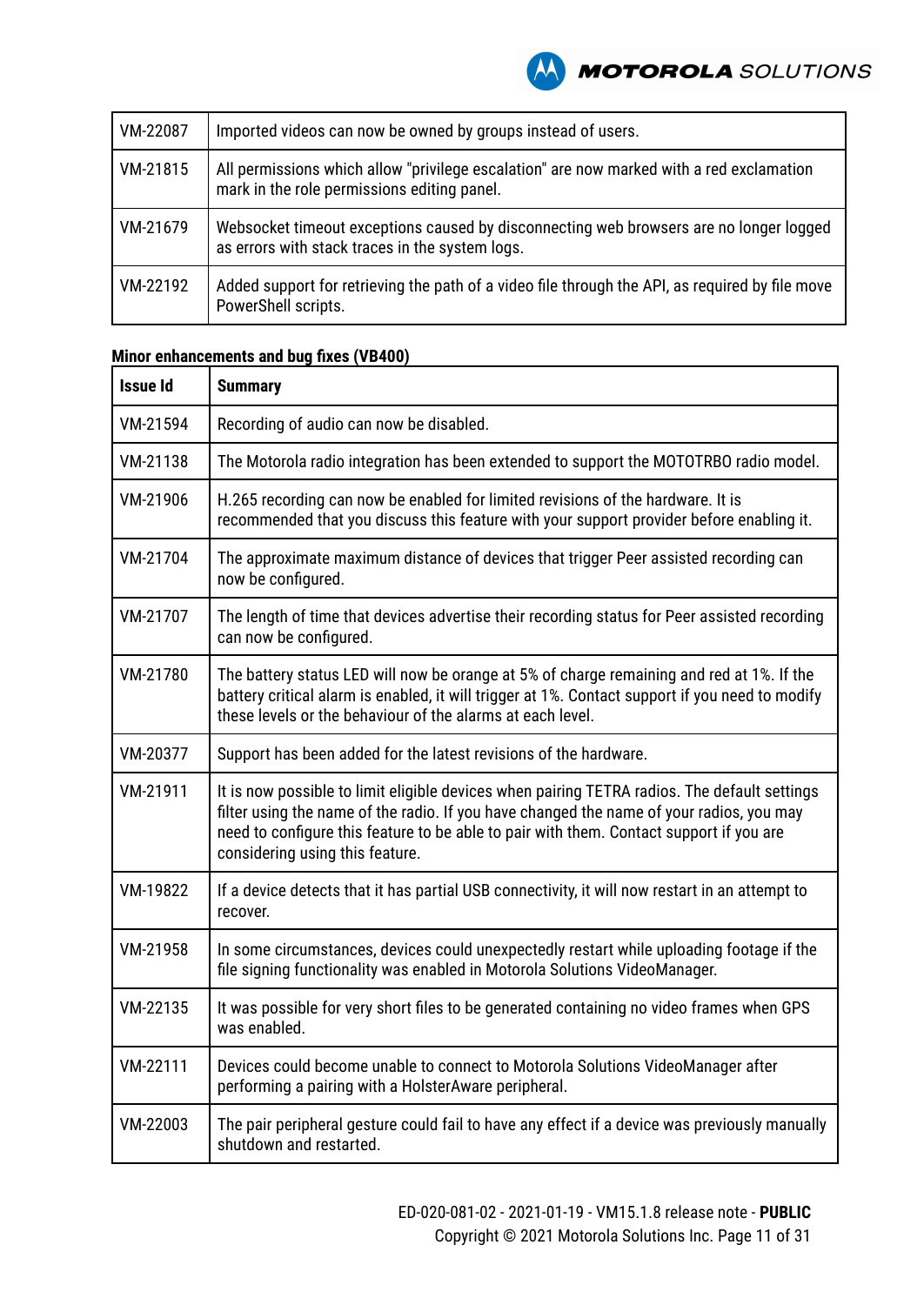| VM-20010                         | Devices could unexpectedly restart during long recordings or pre-recordings.                                                                                                                                                                                                                     |  |
|----------------------------------|--------------------------------------------------------------------------------------------------------------------------------------------------------------------------------------------------------------------------------------------------------------------------------------------------|--|
| VM-21977                         | In rare circumstances devices could unexpectedly restart when GPS was enabled.                                                                                                                                                                                                                   |  |
| VM-21875                         | In rare circumstances devices could unexpectedly restart when entering safety mode with<br>WiFi and GPS enabled.                                                                                                                                                                                 |  |
| VM-21896                         | It could become impossible to exit safety mode without docking the device.                                                                                                                                                                                                                       |  |
| VM-21904<br>VM-21905             | It was possible for the device user interface to become inoperable if there was an<br>unexpected failure when entering safety mode.                                                                                                                                                              |  |
| VM-21828                         | Devices would become inoperable if directly upgraded from firmware versions < V14.4.0 to<br>>= V15.0.0. Although this issue has been fixed in the latest firmware, Motorola Solutions<br>VideoManager currently continues to require upgrading via the intermediate V14.6.7<br>firmware version. |  |
| VM-21849                         | With the prerecording alarm and peer assisted recording enabled, the device could<br>incorrectly continue the pre-recording alarm after a manual shutdown and restart.                                                                                                                           |  |
| VM-21850                         | The device could fail to indicate that it was in standby mode after being undocked.                                                                                                                                                                                                              |  |
| VM-21385                         | With pre-record enabled, it was possible for very short recordings to contain only audio and<br>no video frames.                                                                                                                                                                                 |  |
| VM-21823<br>VM-21919<br>VM-22204 | The connection to the Android companion app could fail to come up when required if the<br>device had previously restarted unexpectedly or with pre-recording, WiFi streaming &<br>Bluetooth companion app connectivity enabled.                                                                  |  |
| VM-21748                         | Android companion app live streaming would not work if the app was first left on the video<br>list page for more than 5 minutes.                                                                                                                                                                 |  |
| VM-21749                         | The device could restart if live view was requested in Motorola Solutions VideoManager<br>while Android companion app live-streaming was active.                                                                                                                                                 |  |
| VM-22414<br>VM-22417             | With the Android companion app functionality enabled and the device powered off, the<br>device could fail on a start-up triggered by initiating recording.                                                                                                                                       |  |
| VM-21771                         | The connection to TETRA radios would sometimes be made in an incorrect mode,<br>preventing the triggering of recording on a radio emergency.                                                                                                                                                     |  |
| VM-21772                         | The time between connecting to a TETRA radio and initiating recording due to an<br>emergency has been reduced.                                                                                                                                                                                   |  |
| VM-19580                         | Devices could occasionally restart unexpectedly when recording was initiated when the<br>device was turned off, and WiFi was enabled.                                                                                                                                                            |  |
| VM-21788                         | Devices would occasionally restart unexpectedly when a WiFi connection was lost while<br>recording.                                                                                                                                                                                              |  |
| VM-21822                         | Hush mode would not activate correctly on a X-100/X-200 external camera.                                                                                                                                                                                                                         |  |
| VM-22386<br>VM-22390             | The X-100/X-200 external camera could fail to connect when attached, requiring a<br>force-reset of the device to recover.                                                                                                                                                                        |  |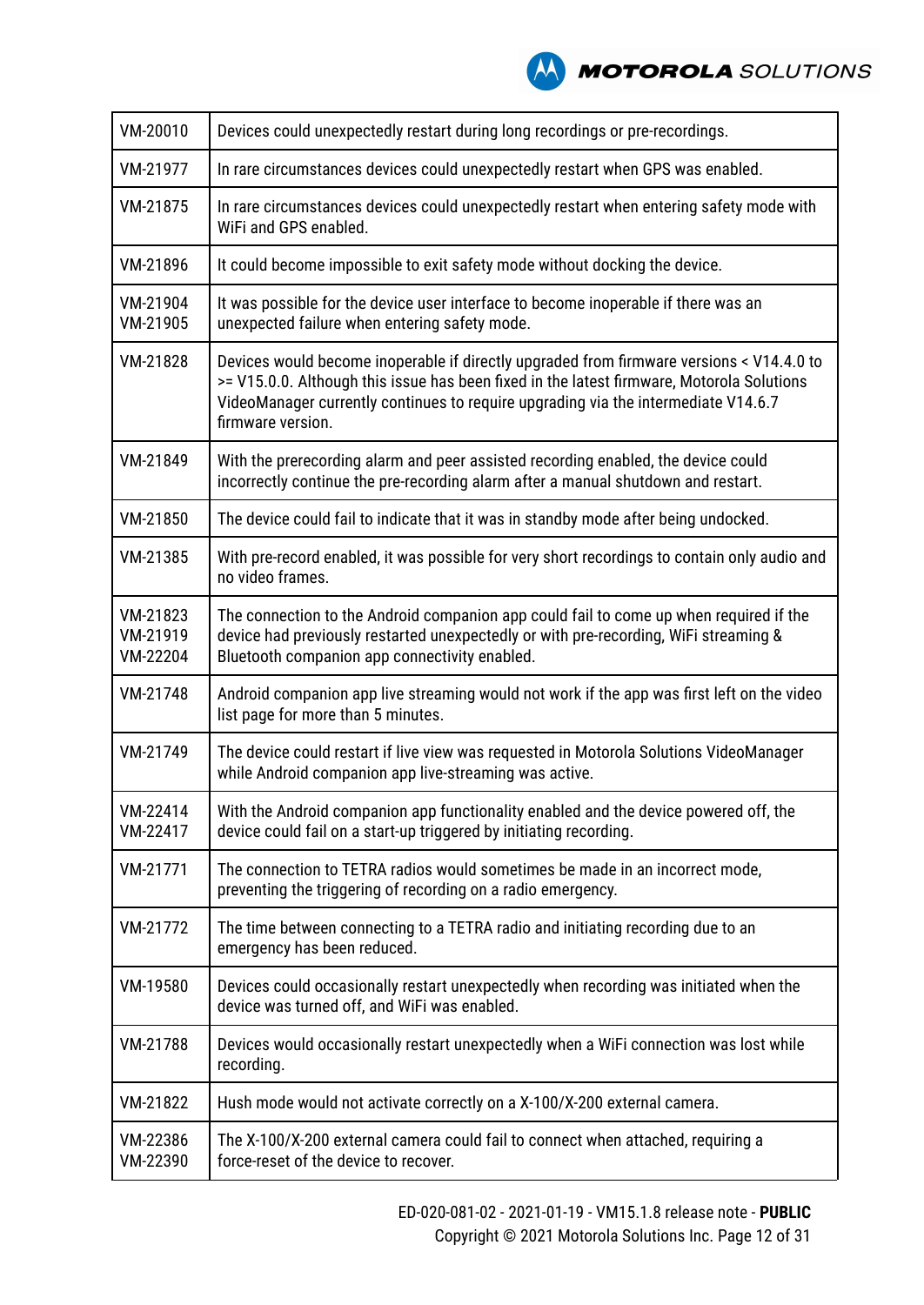**MOTOROLA** SOLUTIONS

| VM-22418 |                                                                                                                                                        |
|----------|--------------------------------------------------------------------------------------------------------------------------------------------------------|
| VM-22429 | If the device powered off due to low battery with the X-100 attached, it was sometimes<br>possible to power the device on again without docking first. |
| VM-21794 | Security update: use latest version of OpenSSL.                                                                                                        |

#### **Minor enhancements and bug fixes (VT50 / VT100)**

| <b>Issue Id</b> | <b>Summary</b>                                                                                          |
|-----------------|---------------------------------------------------------------------------------------------------------|
| VM-22498        | The device would restart periodically if audio<br>recording was disabled in the device profile.         |
| VM-22167        | On some hardware revisions, double-clicking on a<br>button could cause spurious flashes of the red LED. |

### Software updated in 15.0.7

● VT50/VT100 firmware

### Changes since 15.0.6

#### **Minor enhancements and bug fixes (VT50 / VT100)**

| Issue Id | <b>Summary</b>                                                                                        |
|----------|-------------------------------------------------------------------------------------------------------|
| VM-21596 | Recording of audio can now be disabled (requires<br>V15.0.8 Motorola Solutions VideoManager).         |
| VM-22037 | Support has been added for the latest revision of<br>the hardware.                                    |
| VM-21252 | Devices would sometimes fail to reconnect to<br>Motorola Solutions VideoManager on being<br>upgraded. |

### Software updated in 15.0.6

● VB400 firmware

### Changes since 15.0.5

#### **Minor enhancements and bug fixes (VB400)**

| l Issue Id | <b>Summary</b>                                                     |
|------------|--------------------------------------------------------------------|
| VM-22037   | Support has been added for the latest revision of<br>the hardware. |

### Software updated in 15.0.5

● Motorola Solutions VideoManager for Windows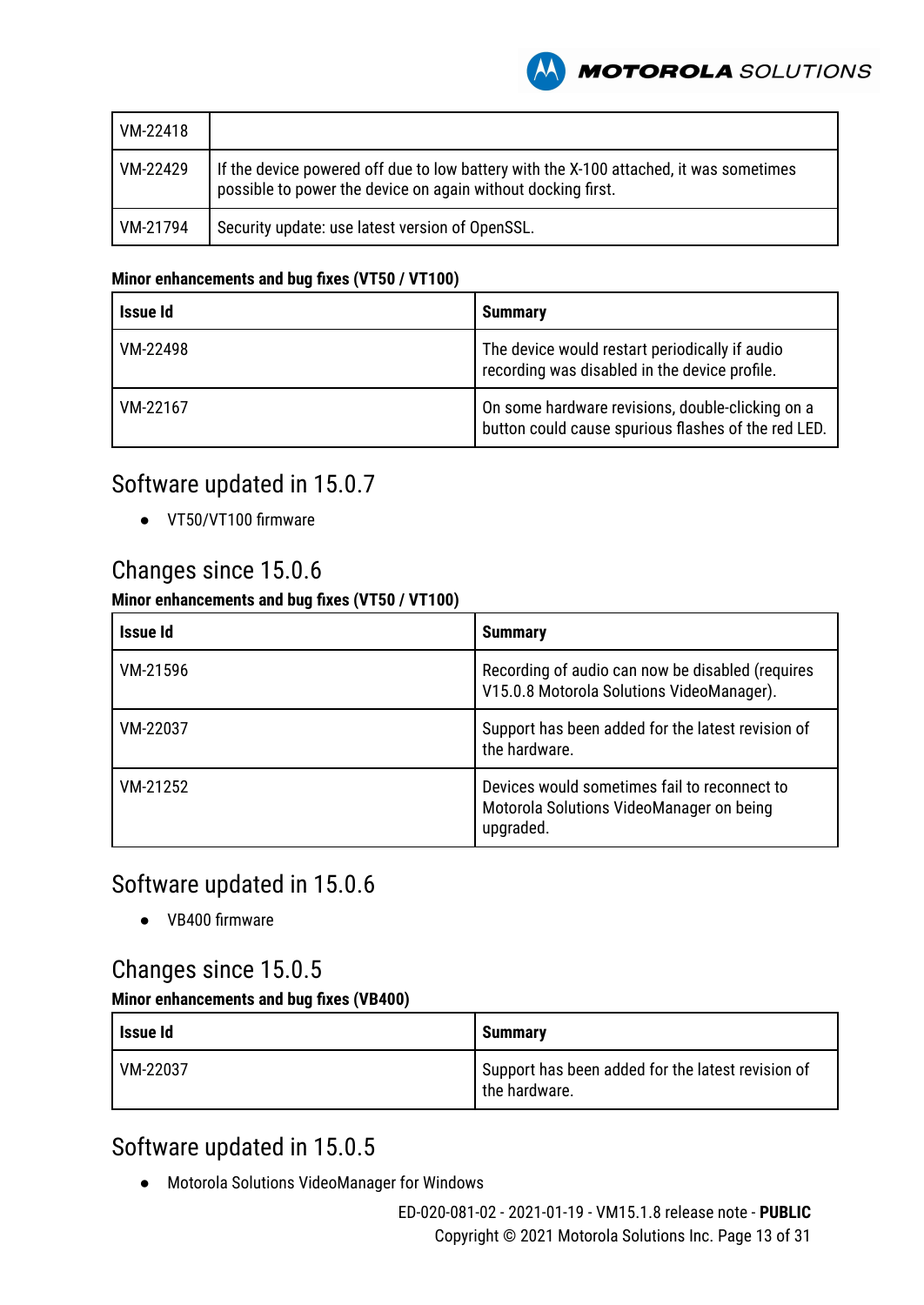

- Motorola Solutions VideoManager for CentOS Linux
- EdgeController firmware

### Changes since 15.0.4

#### **New role permissions**

There are no new permissions in this release.

#### **Minor enhancements and bug fixes (Motorola Solutions VideoManager)**

| Issue Id | Summary                                                                                                                                                                       |
|----------|-------------------------------------------------------------------------------------------------------------------------------------------------------------------------------|
| VM-21852 | For some customers, media playback and<br>thumbnails would stop working after a while,<br>requiring a server restart.                                                         |
| VM-21842 | DockController assignment groups could not be<br>configured in a central manager system which has<br>sites with DockControllers.                                              |
| VM-21848 | The system now prevent the upgrade of a VB400<br>running old firmware (older than 14.4.0) from<br>upgrading to any firmware version other than<br>V14.6.7 (see known issues). |
| VM-21856 | VB400 firmware for V14.6.7 is now bundled in order<br>to help with upgrade of VB400s running old<br>firmware (see known issues).                                              |
| VM-21829 | An error would be shown if you tried to create a<br>new WiFi profile and set it to the default at the<br>same time.                                                           |

### Software updated in 15.0.4

- Motorola Solutions VideoManager for Windows
- Motorola Solutions VideoManager for CentOS Linux
- VB400 firmware
- EdgeController firmware
- DockController firmware

### Changes since 15.0.3

#### **New feature: Scheduled report retention limits**

The system now limits how many old reports are kept for each scheduled report. Once the limit is reached, an old report will be deleted shortly after a new report is created. On upgrade, existing scheduled reports are configured to keep at most 50 old reports.

#### **New feature: Role assignment tiers**

In order to provide more control over which roles an administrator can assign to users, each role now has a configurable "role assignment tier". An administrator cannot assign a role to a user if the tier of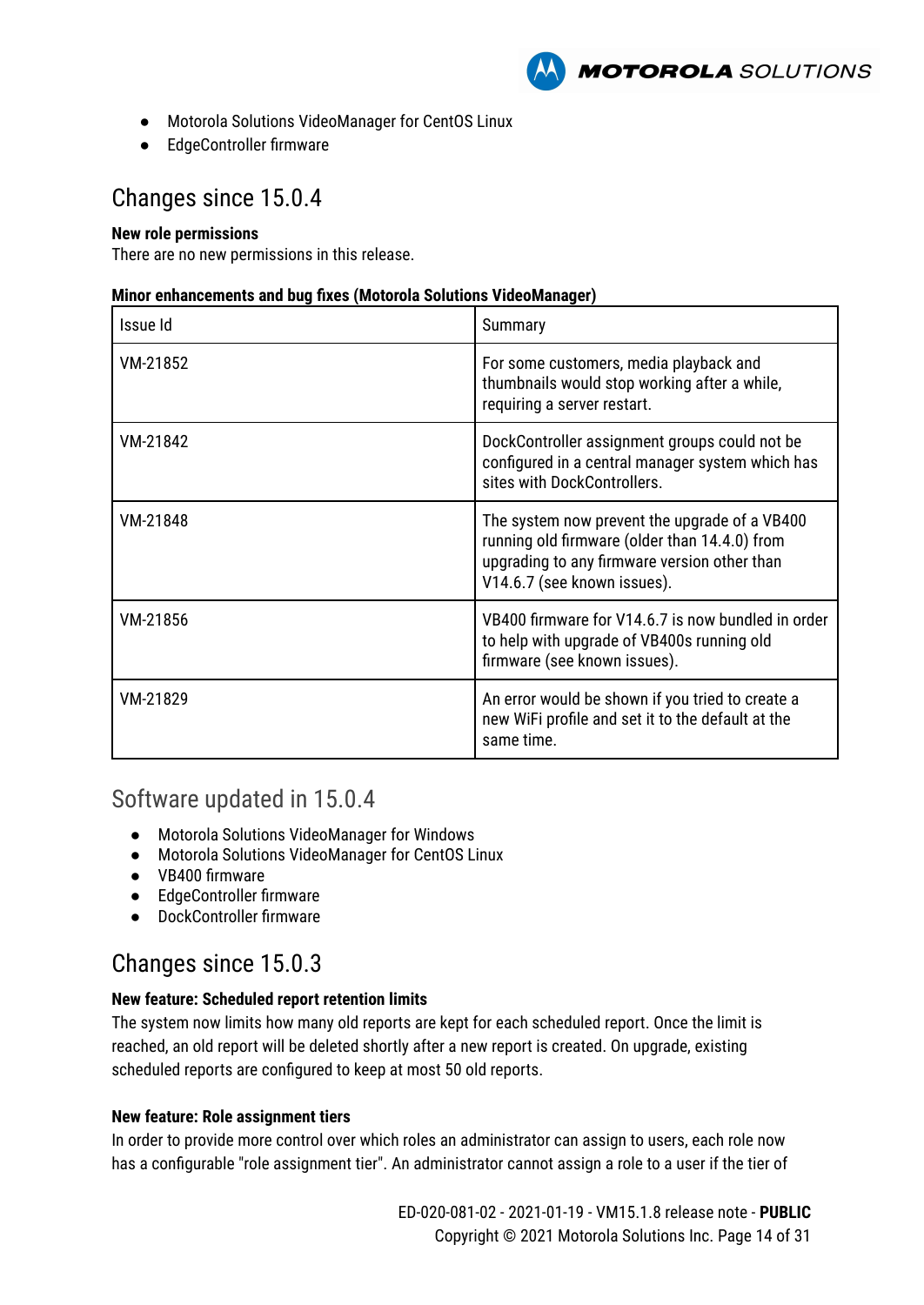

the role is higher than the tier of the administrator's role. This can be used to restrict which roles an administrator can assign. If all roles are left at the highest tier (the default), then the behaviour of the system is unchanged by the addition of this feature.

#### **New role permissions**

There are no new permissions in this release.

|  | Minor enhancements and bug fixes (Motorola Solutions VideoManager) |
|--|--------------------------------------------------------------------|
|--|--------------------------------------------------------------------|

| <b>Issue Id</b> | <b>Summary</b>                                                                                                                                                                    |
|-----------------|-----------------------------------------------------------------------------------------------------------------------------------------------------------------------------------|
| VM-21724        | Motorola Solutions VideoManager did not previously work on Linux if IPv6 is disabled.                                                                                             |
| VM-21698        | In the VB400 device profile, you can now configure the system to disable hush mode while<br>recording.                                                                            |
| VM-21525        | Asset import now supports importing of ASF files containing WMV3 video.                                                                                                           |
| VM-21411        | The equipment report can now be scheduled to run more frequently than once per hour.                                                                                              |
| VM-21747        | The manage-service tool can now be used to run configuration scripts.                                                                                                             |
| VM-21495        | Added support for Firefox 68 ESR and 78 ESR browsers.                                                                                                                             |
| VM-21489        | In the VB400 device profile, it is now possible to configure audio recording with lossless<br>PCM instead of AAC.                                                                 |
| VM-21628        | The "restricted" checkbox and panel for a video is now hidden if the user does not have<br>permission to edit restriction and does not have permission to view restricted videos. |
| VM-21687        | The Web API now supports manual requests to relocate individual video files to specific<br>filespaces.                                                                            |
| VM-21793        | The import system config function would save some imported settings before the user<br>pressed confirm.                                                                           |
| VM-21499        | The buttons on the video player in the incident editor overlapped at some screen widths.                                                                                          |
| VM-21508        | Validation in the VB400 device profile has been improved to require the correct gestures<br>when using HolsterAware devices.                                                      |
| VM-21716        | Replication of certificates from central manager to site did not always happen immediately<br>after importing a certificate.                                                      |
| VM-21713        | Replication of certificates from central manager to site failed if you reimported a previously<br>deleted certificate.                                                            |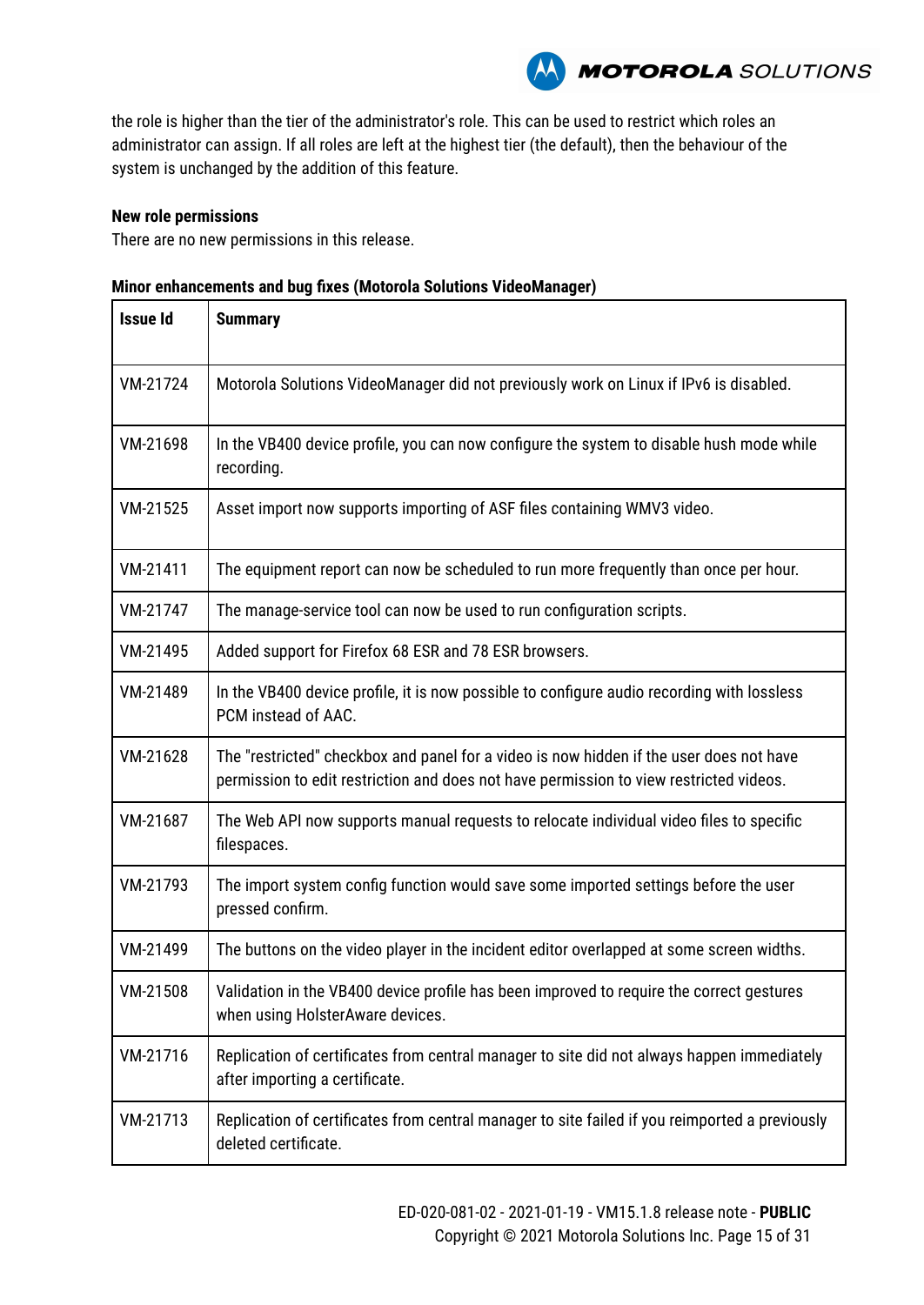**A MOTOROLA** SOLUTIONS

| VM-21530 | Timestamps on imported files are now preserved even if the file requires conversion during<br>import.                                             |
|----------|---------------------------------------------------------------------------------------------------------------------------------------------------|
| VM-21481 | The text on the login page button for logging in by OAuth2 was not configurable using a<br>language pack.                                         |
| VM-21327 | Automatic imports were not immediately started when an automatic import profile was<br>created nor stopped when an automatic profile was deleted. |
| VM-21779 | Audit log deletion policy was not included in system config import/export feature.                                                                |
| VM-21778 | Configuration import now rejects files exported from systems running a different version.                                                         |
| VM-21375 | 1/4 speed playback now works when playing composite clips.                                                                                        |
| VM-21592 | Export profile "encrypt downloads" toggle is no longer available if the export location is<br>configured to an output directory.                  |
| VM-21701 | The UI for configuring DockController security has been made clearer: it now explicitly refers<br>to "802.1x".                                    |
| VM-21797 | Auditing has been improved when using the import/export system config function.                                                                   |
| VM-21589 | The management report now includes imported files in its counts of "media items".                                                                 |
| VM-21473 | It was possible to initiate an upgrade of a device that was not docked using "bulk upgrade".                                                      |
| VM-21388 | It was not possible to delete an import profile if there was a failed import job associated<br>with the profile.                                  |
| VM-21537 | The API for retrieving audit log entries now allows filtering to an exact date and time, not just<br>by date.                                     |
| VM-21523 | File transfers to Azure uploads are now retried before reporting a failure if there is an error<br>during a transfer.                             |
| VM-21640 | In the devices page filter on a central manager, the "Reset filter" button now checks the<br>"include remote devices" option.                     |
| VM-21527 | A manually initiated server restart is now audited against the user who initiated it.                                                             |
| VM-21528 | Editing of the advanced settings file through the Web UI is now audited.                                                                          |
| VM-21454 | The service logs no longer fill up with unwanted entries if you upgrade a VB400 in service<br>required mode.                                      |
| VM-20565 | Fixed some issues with the dynamic update of the lists of videos on the dashboard.                                                                |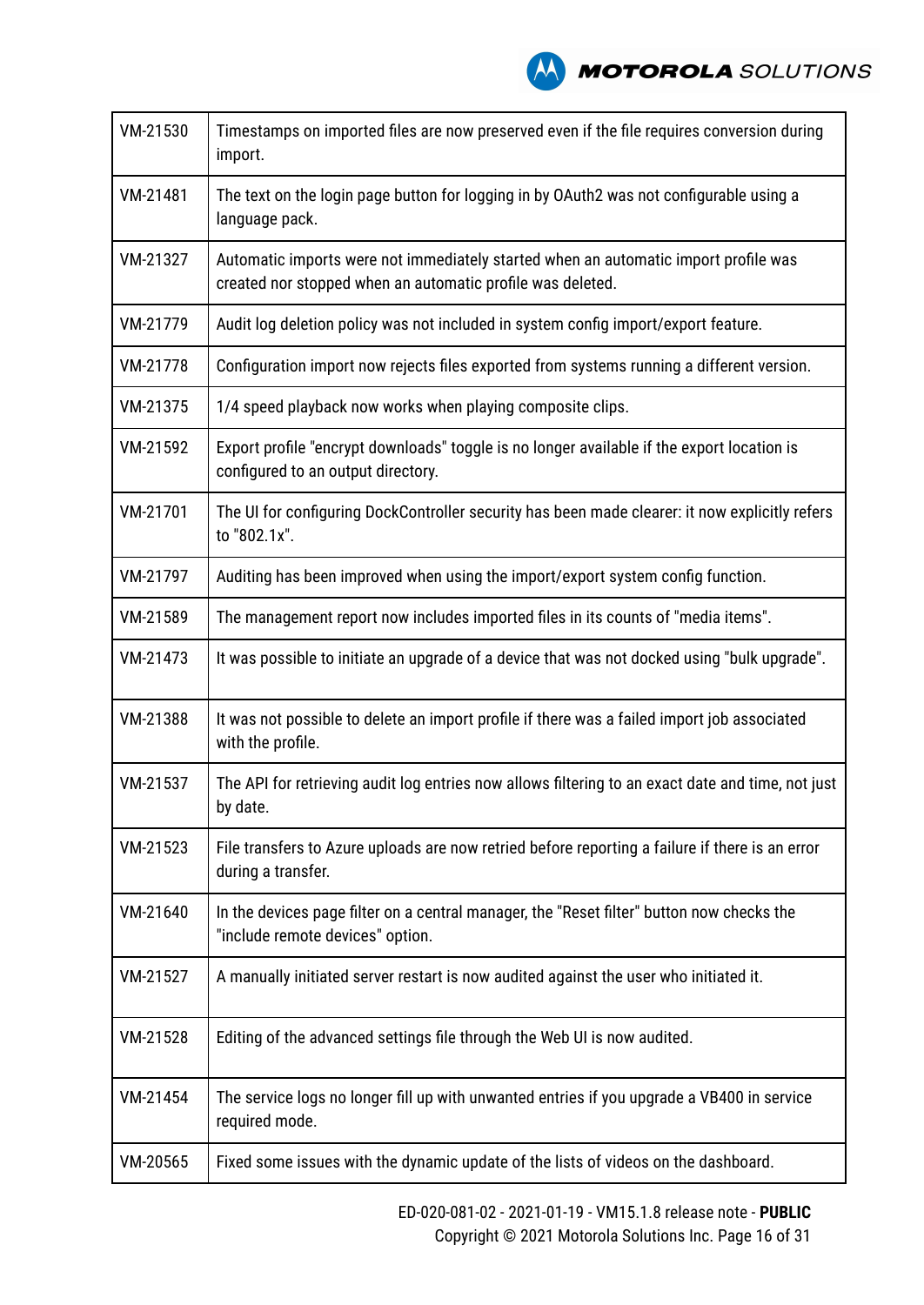

| VM-21603 | Editing email properties did not always take effect until the server was restarted.                  |
|----------|------------------------------------------------------------------------------------------------------|
| VM-21619 | It is now possible to complete installation using an unsupported web browser.                        |
| VM-21491 | Security update: use latest version of ffmpeg.                                                       |
| VM-21395 | Updated many internal libraries to the latest version, including some security updates.              |
| VM-21487 | Updated bundled Java JRE to version 11.0.11+9                                                        |
| VM-21337 | Updated to the latest JQuery library, which includes some security fixes.                            |
| VM-21372 | The Content-Security-Policy header now includes a form-action directive (a minor security<br>issue). |
| VM-21564 | The management report can now be internationalised using a language pack.                            |
| VM-21696 | Support was added for future device serial number ranges.                                            |

| <b>Issue Id</b> | <b>Summary</b>                                                                                                         |
|-----------------|------------------------------------------------------------------------------------------------------------------------|
| VM-21695        | Support has been added for the new profile option allowing hush mode to be disabled while<br>recording.                |
| VM-21538        | Support has been added for the new profile option allowing audio recording with lossless<br>PCM instead of AAC.        |
| VM-21518        | Support has been added for showing the status of connected HolsterAware peripherals in<br>the Android companion app.   |
| VM-21322        | In some circumstances, the battery level shown in the Android companion app could be<br>misleadingly out of date.      |
| VM-21464        | When configured in shutdown when idle mode the device could fail to start up in response to<br>use of the Android app. |
| VM-21389        | The TETRA radio connection could occasionally be interrupted if the radio is configured in<br>Trunk Mode (TMO).        |
| VM-21647        | The device could fail during a long-running recording, especially when recording in the dark.                          |
| VM-21609        | The device could fail to start up after powering off due to low battery.                                               |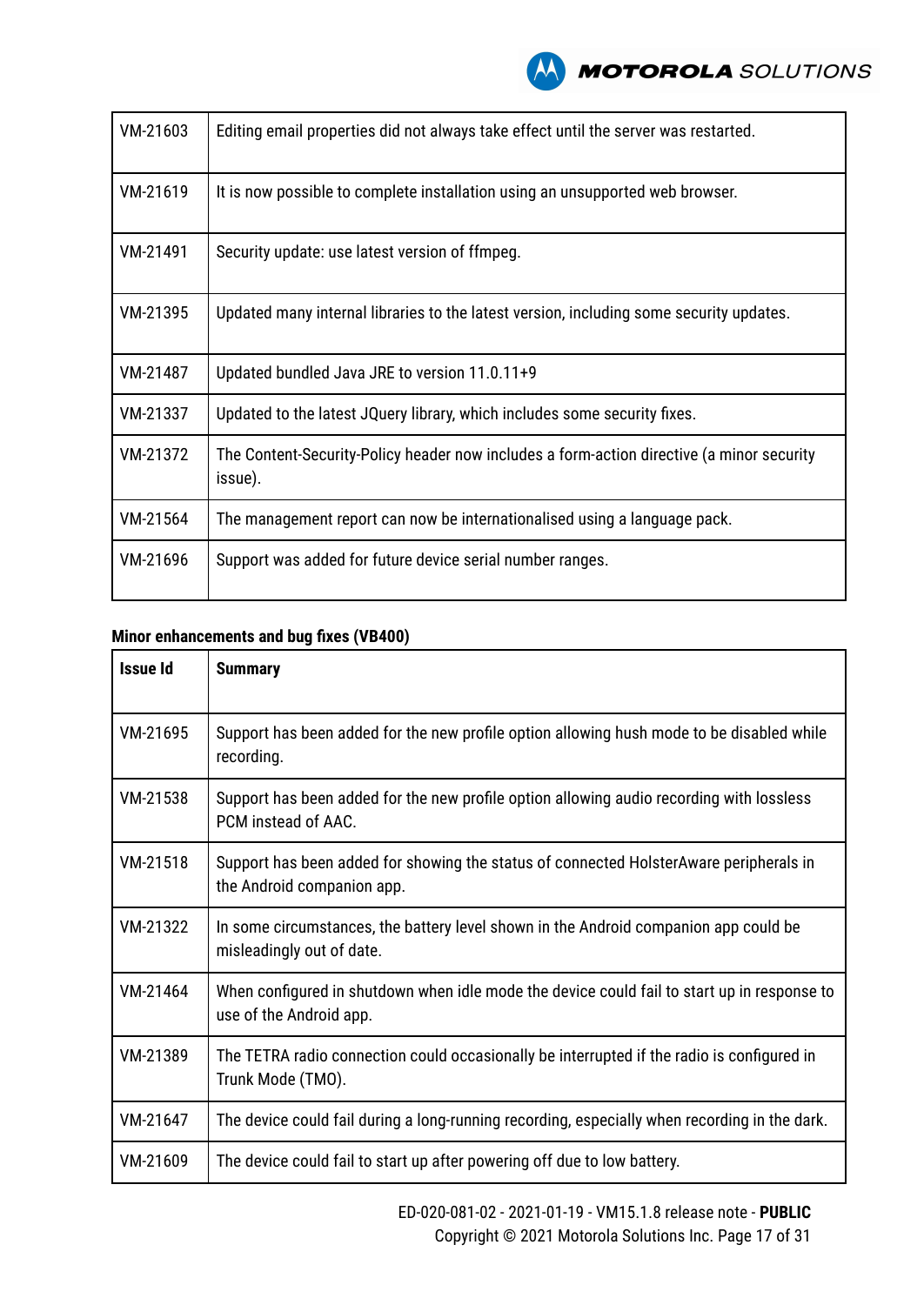

| VM-20725 | There were several issues affecting Bluetooth connectivity when combinations of the      |
|----------|------------------------------------------------------------------------------------------|
| VM-21675 | Android companion app, HolsterAware peripherals and the TETRA radio integration are used |
| VM-21608 | at the same time, and more rarely when the Android companion app is used alone in        |
| VM-21597 | Bluetooth mode.                                                                          |
| VM-21546 |                                                                                          |
| VM-21529 |                                                                                          |
| VM-21492 |                                                                                          |
| VM-21453 |                                                                                          |
| VM-21438 |                                                                                          |
| VM-21427 |                                                                                          |
| VM-21418 |                                                                                          |
|          |                                                                                          |

#### **Minor enhancements and bug fixes (DockController)**

| Issue Id             | <b>Summary</b>                                     |
|----------------------|----------------------------------------------------|
| VM-21769<br>VM-21782 | Support has been added for new types of RFID card. |

#### **Minor enhancements and bug fixes (EdgeController)**

| <b>Issue Id</b> | Summary                                             |
|-----------------|-----------------------------------------------------|
| VM-21646        | Security update: use the latest version of openssl. |

### Software updated in 15.0.3

- Motorola Solutions VideoManager for Windows
- Motorola Solutions VideoManager for CentOS Linux
- VB400 firmware
- EdgeController firmware

### Changes since 15.0.2

#### **New feature: Video file signatures**

When this feature is enabled, videos recorded on VB400 devices will be accompanied by a cryptographic signature generated by the VB400 which verifies the origin of the video. The signatures on videos include the X.509 certificate chain for the device which recorded them. The system will automatically issue X.509 certificates to VB400 devices which are used to prove the origin of the signature.

All certificates are signed by a "root certificate" which is managed by Motorola Solutions VideoManager. This "root certificate" can be imported into the system or manually created. The "trust root" certificates for the system can be exported and imported, allowing the system to verify signatures from devices with certificates issued by another system, if this is desired.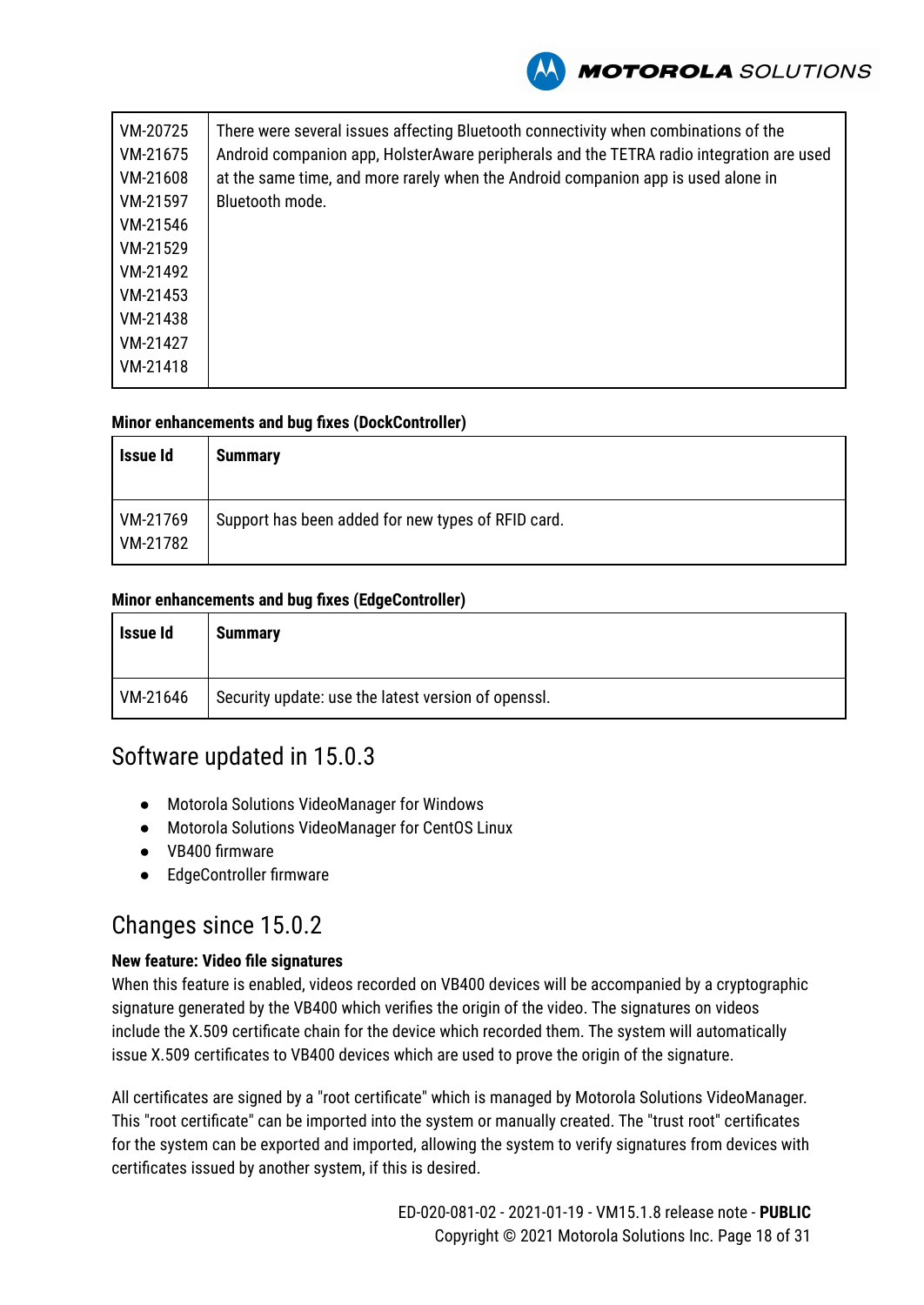**MOTOROLA** SOLUTIONS

The system verifies that the signatures and the certificates that they contain are trusted when files are downloaded, and audits the result of these checks (and displays this information in the video details page). A ZIP file can be downloaded for a video, containing the signature, the certificates for the signature and a short report containing verification information for the video.

#### **New feature: Video fields permission control**

You can now control which fields of a video/media item are visible in the video details page (and the large view) using permissions. All the fields of the video details now have corresponding entries in the "user-defined media fields" page and by editing the permission groups for the built-in fields, you can control which users can see these fields.

#### **New role permissions**

| <b>Permission</b>                              | <b>Section</b>                   | <b>Notes</b>    | On upgrade, granted<br>to                                |
|------------------------------------------------|----------------------------------|-----------------|----------------------------------------------------------|
| View videos in<br>large/gallery/list view mode | Video permissions/Video          | (3 permissions) | <b>Roles with permission</b><br>to list or search videos |
| View/Edit Device Certificate<br>Authorities    | Advanced<br>Permissions/Settings | (2 permissions) | System administrator                                     |

#### **Minor enhancements and bug fixes (Motorola Solutions VideoManager)**

| <b>Issue Id</b> | <b>Summary</b>                                                                                                            |
|-----------------|---------------------------------------------------------------------------------------------------------------------------|
| VM-21588        | Very occasionally the server could become unresponsive while live streaming from devices.                                 |
| VM-21602        | Default email templates for streaming notifications did not include a link to the live stream.                            |
| VM-21632        | Notification emails were not sent at all on some systems.                                                                 |
| VM-21570        | The user import setting page freezes the browser after importing a very large number of<br>users.                         |
| VM-21248        | The ability to use the three different video list view options (large, gallery and list) is now<br>permission controlled. |
| VM-21579        | Notification emails for a "first time login" contained the wrong username.                                                |
| VM-21550        | User import tool would only import the first 20 members of each group when importing from<br>Azure AD. [also in 14.6.10]  |
| VM-21469        | Device profiles now allow configuration of HolsterAware pool issue mode. [also in 14.6.9]                                 |
| VM-21470        | Device profiles now allow configuration of a "suppress recording after undocking" time. [also]<br>in $14.6.9$ ]           |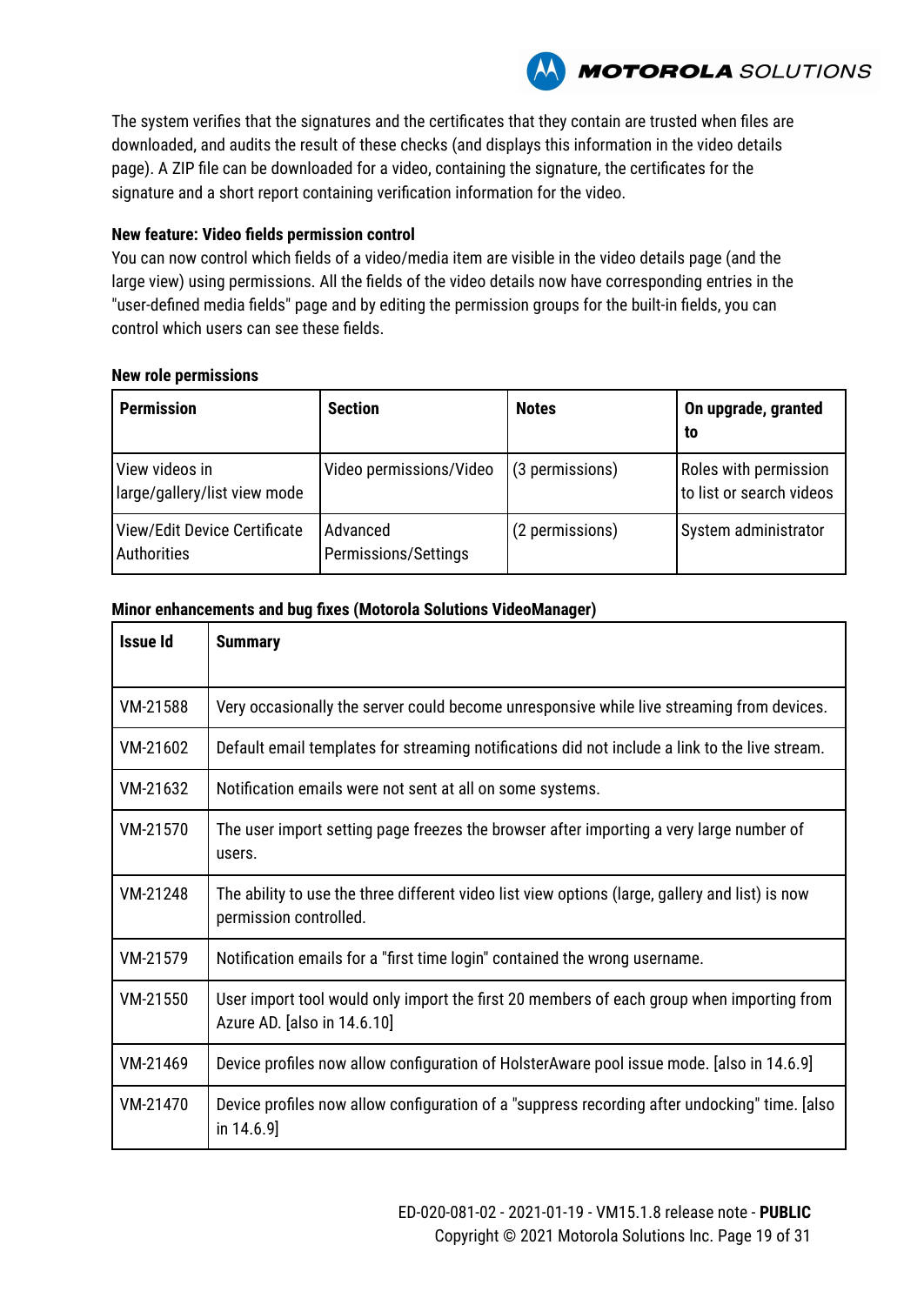

#### **Minor enhancements and bug fixes (VB400)**

| Issue Id | <b>Summary</b>                                                                                                           |
|----------|--------------------------------------------------------------------------------------------------------------------------|
| VM-21601 | It was possible for the device to fail to complete a firmware upgrade if the battery life<br>extender option is enabled. |

### Software updated in 15.0.2

● VB400 firmware

### Changes since 15.0.1

#### **Minor enhancements and bug fixes (VB400)**

| Issue Id | <b>Summary</b>                                                  |
|----------|-----------------------------------------------------------------|
| VM-21325 | Support has been added for the latest revision of the hardware. |

### Software updated in 15.0.1

- Motorola Solutions VideoManager for Windows
- Motorola Solutions VideoManager for CentOS Linux
- VB400 firmware
- EdgeController firmware
- DockController firmware
- User Import Tool

### Changes since 14.6.7

#### **New feature: Group by recording**

An alternate way of displaying incident clips is now available where all the clips relating to a single recording are grouped together. This way of displaying incidents may be especially suitable for customers who chose to maintain multiple copies of the same recording within a single incident with different time ranges or redactions. The UI makes it easy to create a new copy of the clip with different redaction or time range. The entire system must be configured to display incidents in the new or the old way.

#### **New feature: Improved notification system**

The notifications panel on the dashboard now shows notifications for the following events:

- A new video has been downloaded for the logged in user
- A video or incident has been shared with the logged in user
- The logged in user has been made the owner of a video or incident
- An export created by the user completes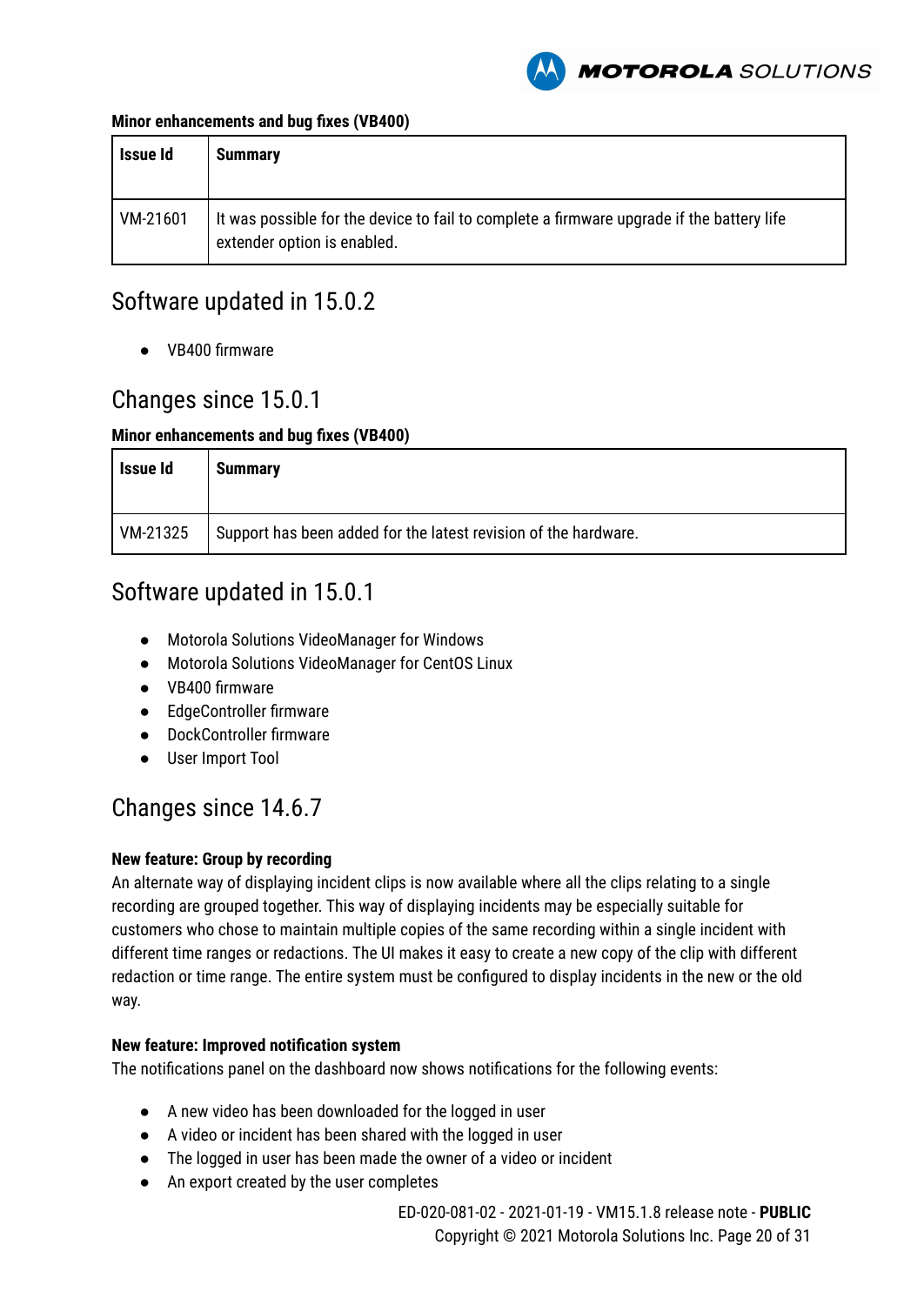

● An import created by the user completes

These users can view the list of affected videos/incidents/exports/imports with a single clip. The notification count can be reset by clicking on a button next to the notification. A count of outstanding notifications is shown in the navigation bar at the top of the screen, so it's always visible.

This feature makes it possible to implement workflows which require users to respond to the sharing or changes of ownership of videos or incidents.

#### **New feature: Simple user import/export**

The list of users can now be exported to a CSV file, edited and reimported. This provides a simple way to manage the list of users for customers who don't want to go through the complexity of setting up an automated user import.

#### **New feature: Import grid workers**

Customers using a grid of servers can now set up one or more servers to process imports. To make this work, the temporary folder where files to be imported are stored must be set to a network file share, accessible by both the main server and the import worker servers.

#### **New feature: Login verification by email**

Email can now be used as a form of two-factor authentication for additional security. The system can be configured so that when a user logs in, an email is sent to them, and they must click on a link in the email to complete the login process. This can be configured to be a mandatory requirement for all users, or this can apply only to users with a certain role. If email becomes unexpectedly unavailable, administrators can use the command line tools to get the URL link that they need to complete login or can disable the feature via the command line.

#### **New feature: Hardware export acceleration**

Customers using a grid configuration can now speed up their exports by using an export worker machine which has a suitable NVidia graphics card. With a suitably equipped server, the time taken to create an export can be halved. This option must be explicitly enabled on an export worker.

#### **New feature: Incident clip captions**

It is now possible to import a WebVTT subtitle file into an incident clip (in the redaction editor dialog) which will create captions on the video which are burned into the video when you export. These captions can also be exported so that they can be edited with a WebVTT editing tool and reimported.

#### **New feature: Web configuration of redundant servers**

It has been possible to configure a backup server for Motorola Solutions VideoManager for some time. In this release, it is now possible to configure and manage this without having to manually edit settings files. The Web UI can be used to convert a grid worker into a standby master machine and to set the config folder sharing which is necessary to make standby servers work properly. The UI also shows whether the backup server. Workers can now be configured to connect to a specific master machine or to connect to whichever master machine is actually active and the UI shows which workers are on or offline even if they are not currently active. Workers no longer need to be manually reconfigured if you add an additional standby server.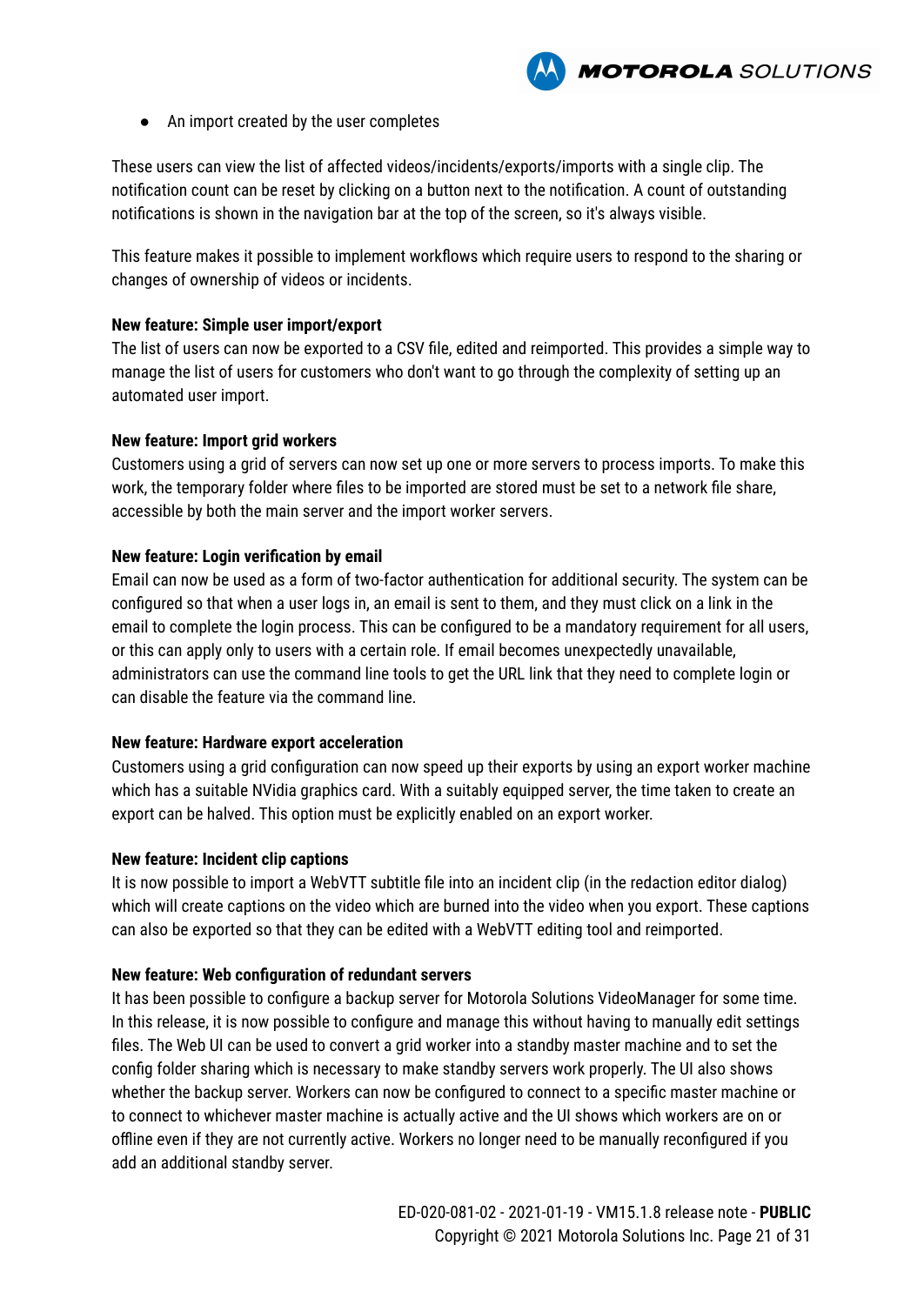

#### **New feature: Configurable export title page**

It is now possible to customize the contents of the export title page for each export profile using a template which can be used to hide fields or include field information from the incident.

#### **New feature: Configurable incident clip field visibility**

You can now assign incident clip fields (operator, device, duration, notes) to field permission groups and thus restrict which users can see these fields. These fields are visible to all users with permissions to view an incident by default on upgrade. You can now also control which field groups are visible when viewing anonymous incident links... by default all the fields are hidden when viewing an anonymous link.

#### **New feature: Safety mode (VM-20695)**

The new "safety mode" feature allows a VB400 to be powered down such that it cannot be powered up again except by using the exit safety mode gesture, or by docking the device. This is in contrast to a normal shutdown which allows power up on any event, including activating the recording start gesture.

#### **New feature: Battery level in video metadata overlay (VM-21052, VM-21054)**

The state of charge of the battery of a VB400 can now be configured to be shown (as a percentage) in the video metadata overlay.

| <b>Permission</b>                                    | <b>Section</b>                         | On upgrade, granted to |
|------------------------------------------------------|----------------------------------------|------------------------|
| Can duplicate incident video clip                    | Incident permissions/Incident<br>clips | System administrator   |
| Can add new clip for recording in<br>incident editor | Incident permissions/Incident<br>clips | System administrator   |
| Export users                                         | User permissions/User                  | System administrator   |
| Import users                                         | User permissions/User                  | System administrator   |
| Initiate immediate database backup                   | <b>Advanced Permissions/Settings</b>   | System administrator   |
| View/edit incidents (UI settings)                    | <b>Advanced Permissions/Settings</b>   | System administrator   |
| View system page in Companion App                    | Device Permissions/Companion<br>App    | System administrator   |

#### **New role permissions**

#### **Minor enhancements and bug fixes (Motorola Solutions VideoManager)**

| <b>Issue Id</b> | <b>Summary</b>                                                                                                                      |
|-----------------|-------------------------------------------------------------------------------------------------------------------------------------|
| VM-20751        | In the deletion policy, you can now configure that all audit log entries are deleted<br>automatically after a fixed period of time. |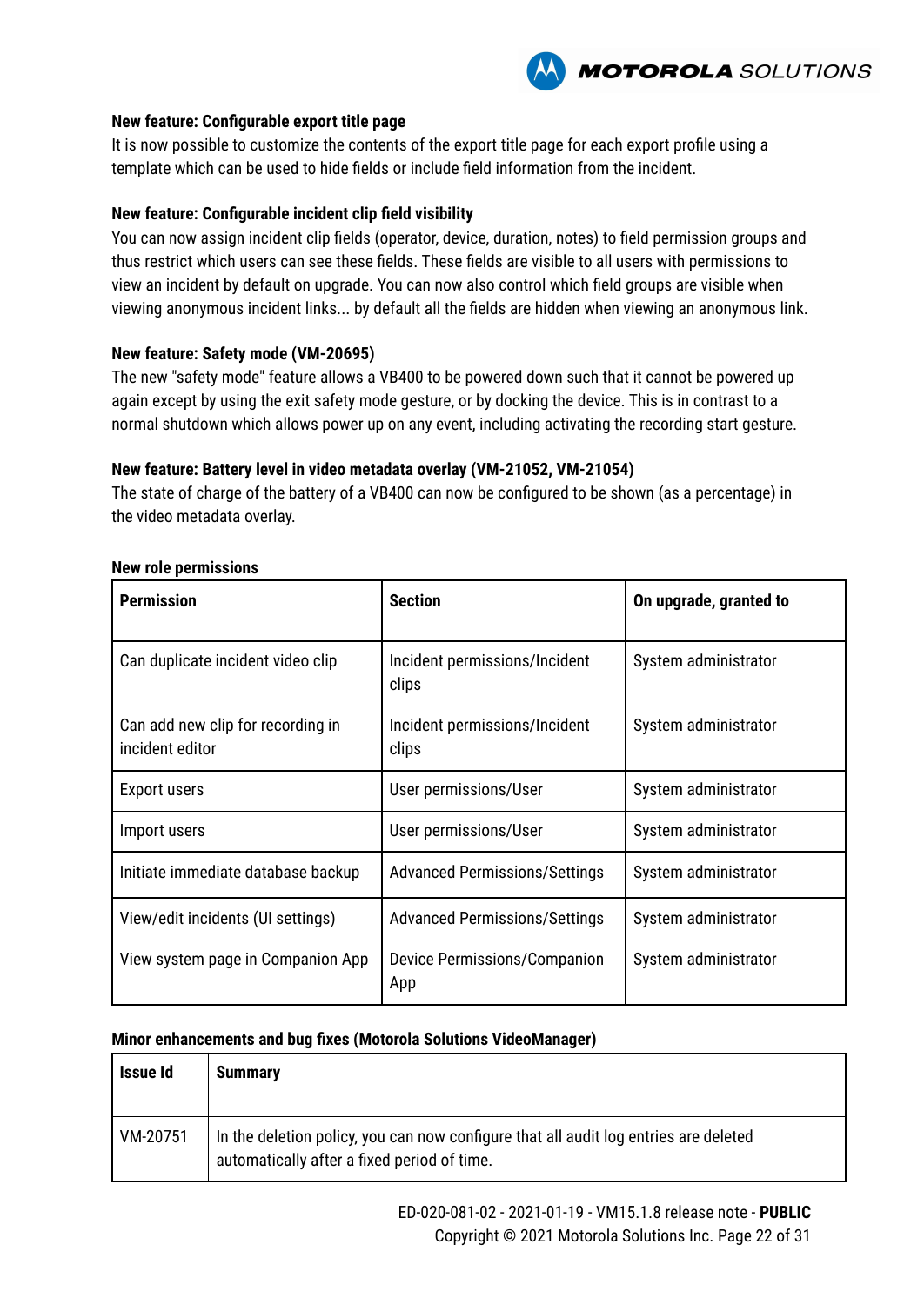

| VM-21061 | Motorola Solutions VideoManager now uses the Windows Trusted Root Certification<br>Authorities list to validate server SSL certificates for outgoing HTTPS connections (e.g. to<br>Box or S3).                         |  |
|----------|------------------------------------------------------------------------------------------------------------------------------------------------------------------------------------------------------------------------|--|
| VM-21022 | In VB400 device profiles, you can now adjust how long a button must be held to activate the<br>"hold" gesture for the button.                                                                                          |  |
| VM-20998 | In VB400 device profiles, you can now configure the record lamp to be "solid green dimmed"<br>while pre-recording.                                                                                                     |  |
| VM-20979 | You can now create audio redactions which "beep" out the audio rather than silencing it.                                                                                                                               |  |
| VM-20950 | You can now play videos faster or slower than normal speed.                                                                                                                                                            |  |
| VM-18381 | The video report now includes the SHA-256 hash of each video.                                                                                                                                                          |  |
| VM-20966 | Users can now have multiple comma-separated touch assign IDs.                                                                                                                                                          |  |
| VM-18396 | You can now bulk edit the sharing, owner and restriction fields for videos/media.                                                                                                                                      |  |
| VM-18395 | You can now bulk edit custom properties for videos/media (if licensed).                                                                                                                                                |  |
| VM-21288 | Devices which are not charging because their battery is not working are no longer available<br>for touch assign and are shown with a different battery icon.                                                           |  |
| VM-20592 | The import list can now be filtered.                                                                                                                                                                                   |  |
| VM-20593 | There is a new "my imports" tab showing imports belonging to the logged in user.                                                                                                                                       |  |
| VM-20591 | You can now access the files imported by an import job by clicking "show results" on the<br>import screen, or by clicking "search results" on the import details page or you can search<br>videos by import signature. |  |
| VM-21185 | The management report is now a CSV file rather than an HTML page, and it now includes<br>information about recordings. Two redundant columns from the old report have been<br>removed.                                 |  |
| VM-21040 | It is no longer mandatory for a device profile to have gestures for starting and stopping<br>recording.                                                                                                                |  |
| VM-21324 | The user export report sometimes reported the same role multiple times for a user and<br>sometimes omitted the user's Bluetooth address.                                                                               |  |
| VM-20721 | The device profile editor now supports configuring gestures for "safety mode".                                                                                                                                         |  |
| VM-21002 | Bulk video selection count disappeared when the user scrolled down the page to load more<br>videos.                                                                                                                    |  |
| VM-21165 | Device field trip report did not correctly apply a configured report start time, if specified.                                                                                                                         |  |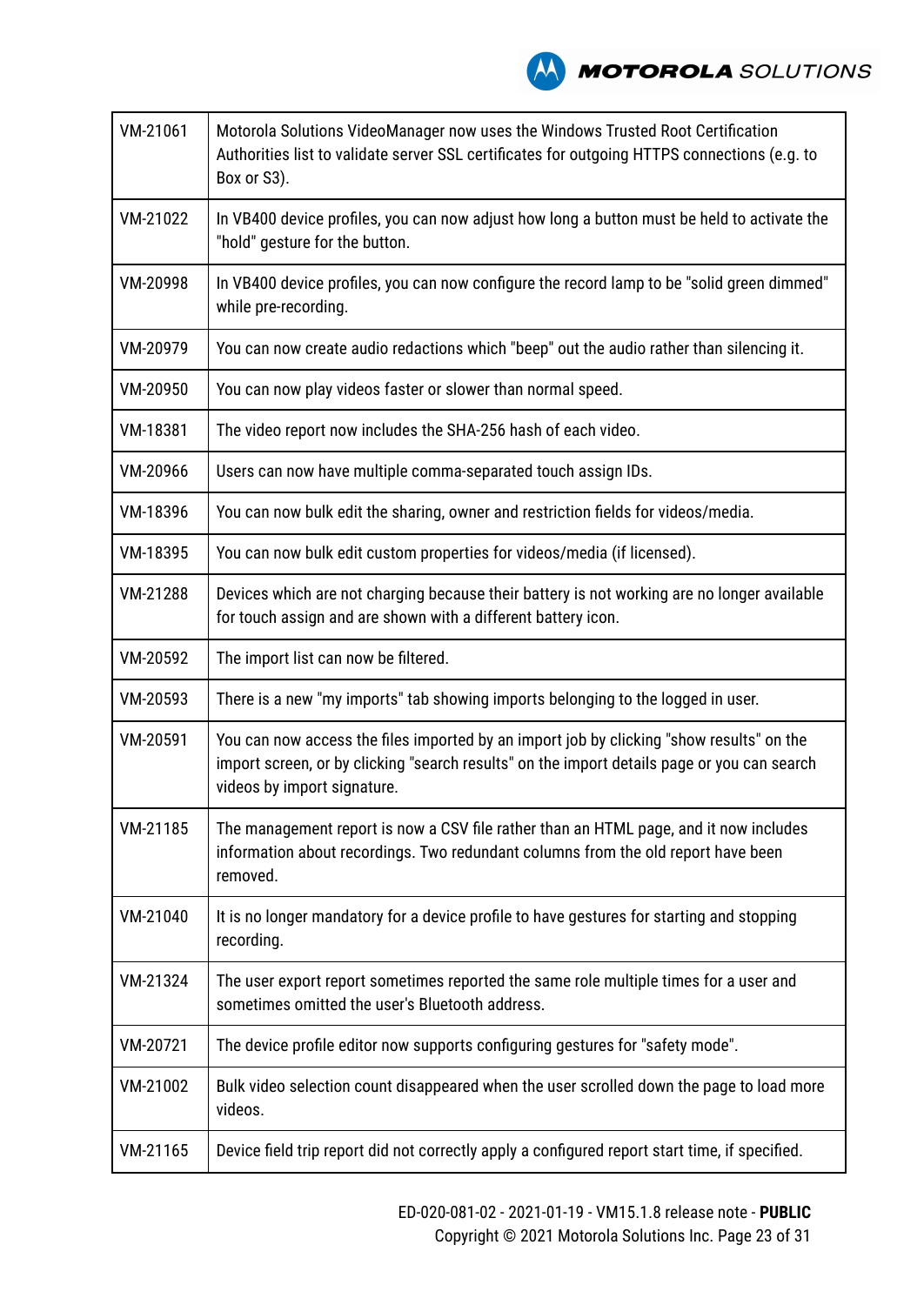

| VM-20853 | Imports which fail during file upload did not appear in the list of failed imports.                                                                                          |
|----------|------------------------------------------------------------------------------------------------------------------------------------------------------------------------------|
| VM-20981 | The DockController screen will no longer allow you to downgrade a DockController if<br>automatic upgrade would immediately re-upgrade to the default firmware.               |
| VM-20881 | The user "view bluetooth pairings" screen now shows which assigned device is currently<br>using the user's pairings.                                                         |
| VM-21160 | The "videos scheduled to be deleted" panel on the dashboard is now only shown if there are<br>any videos scheduled to be deleted.                                            |
| VM-20982 | It is now possible to customize email templates for notifications.                                                                                                           |
| VM-21189 | The site list would incorrectly show sites which have been connected for more than 4 hours<br>when you filter for sites "last seen > 4 hours ago".                           |
| VM-20644 | Audio now plays correctly when playing videos recorded on Canon cameras.                                                                                                     |
| VM-20921 | If a server is currently operating as a standby server, the web UI on the server now indicates<br>the status of the standby server.                                          |
| VM-20552 | When an operator is unable to assign a camera using an RFID touch assign, the audit record<br>now includes additional diagnostic information.                                |
| VM-20559 | The "show original" link on an incident video clip will now search for all the videos in the<br>recording if the video for the clip is part of a multi-file recording.       |
| VM-20678 | If your grid system has multiple export workers, the system now does a better job of evenly<br>distributing load across the workers when there are multiple exports running. |
| VM-21076 | If an audit log read times out, the error message in the audit log page will now suggest to<br>the user that creating an audit report is the right strategy.                 |
| VM-21082 | Operator names were not correctly rendered on the export title page if they included Hebrew<br>characters.                                                                   |
| VM-20583 | Operator names containing unicode characters will now display correctly in VB400<br>watermarks and metadata overlays.                                                        |
| VM-20790 | The login page was not correctly displaying languages other than English.                                                                                                    |
| VM-20782 | It is now possible to rename the "System Administrator" role and change its description.                                                                                     |
| VM-20740 | Various elements of the UI which could not be translated into other languages are now<br>translatable.                                                                       |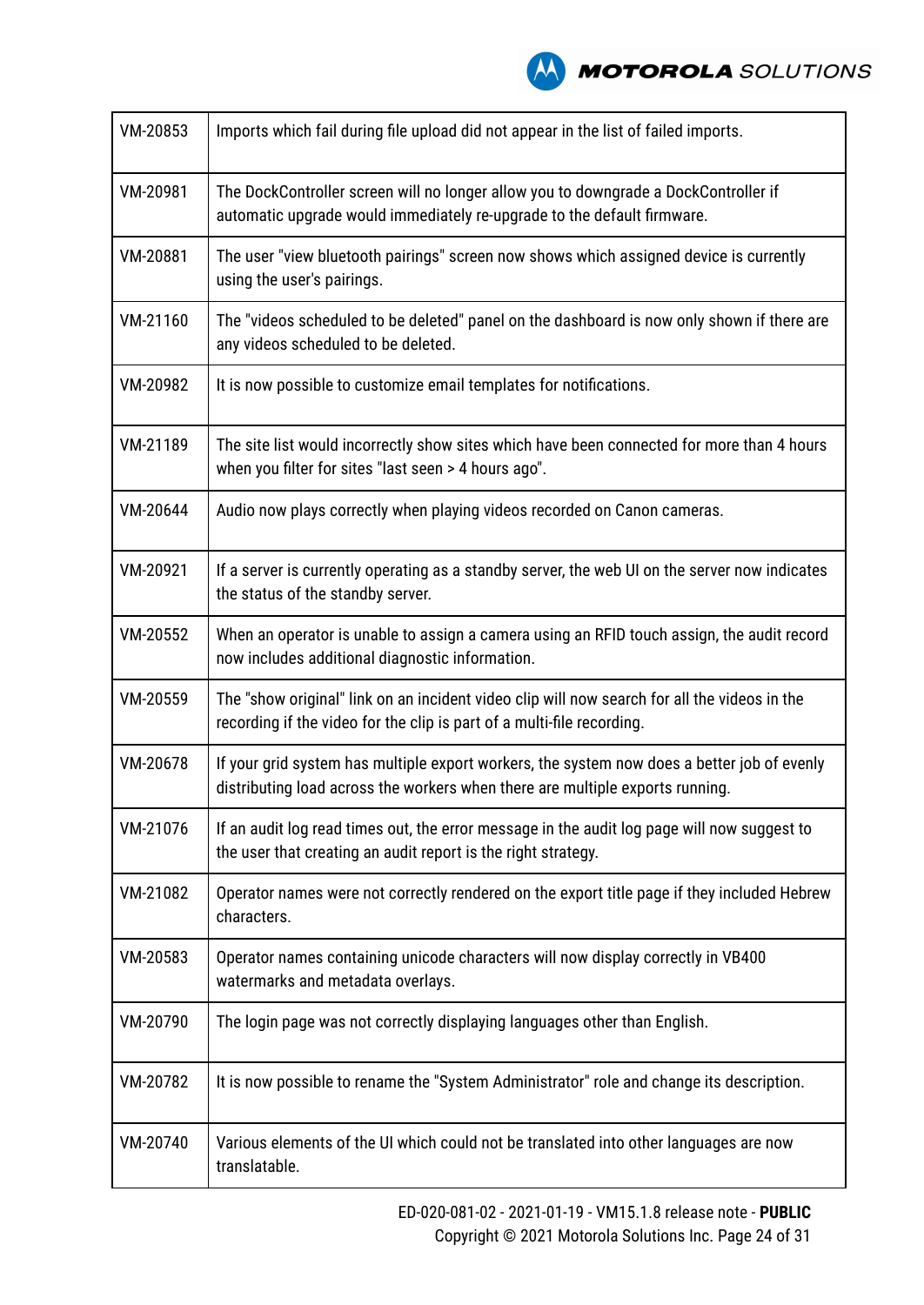**A MOTOROLA** SOLUTIONS

| VM-20875 | If you delete a role, the warning displayed incorrectly counted the number of users<br>associated with the role.                                                                                                                               |
|----------|------------------------------------------------------------------------------------------------------------------------------------------------------------------------------------------------------------------------------------------------|
| VM-20882 | Banner warnings at the top of the web page were not always displayed when you refresh the<br>page.                                                                                                                                             |
| VM-20830 | Users who don't have permission to edit DockController settings were unable to view the<br>touch assign, bandwidth rule and device settings in the DockController details page.                                                                |
| VM-21287 | The battery symbol for an assignable device now has a tag symbol if the device is currently<br>available for touch assign, or a check mark if the device is sufficiently charged, but is not<br>enabled for touch assign.                      |
| VM-21186 | The live stats device status pie chart now distinguishes between assignable devices based<br>on whether they are touch assignable and whether they are charging. The device list can now<br>be filtered based on the charge status of devices. |
| VM-20594 | You can now force the system to perform an immediate database backup (if you are using<br>the bundled Postgres database).                                                                                                                      |
| VM-21035 | The installer no longer installs a bundled copy of TeamViewer.                                                                                                                                                                                 |
| VM-21364 | The performance of composite clip playback has been improved for clips containing 1080p<br>videos.                                                                                                                                             |
| VM-20972 | The "Advanced Settings File" page has been renamed to "Advanced Settings".                                                                                                                                                                     |
| VM-20925 | In database backup options, it was not possible to edit the number of hours that backups<br>are retained for.                                                                                                                                  |
| VM-20942 | It was not possible to do a bulk transform (rotate/flip) of videos.                                                                                                                                                                            |
| VM-20920 | All imports, export and download operations (e.g. of roles, export profiles, reports, etc.) are<br>now audited.                                                                                                                                |
| VM-20760 | All add/edit/deletion operations which change settings are now audited.                                                                                                                                                                        |
| VM-20922 | You can now enable full auditing for an API key which will cause all API interactions<br>performed with the API key to be audited.                                                                                                             |
| VM-20598 | The "database mutex" is now enabled by default on SQLServer installations, thus eliminating<br>a configuration step required when setting up a redundant pair of servers.                                                                      |
| VM-20817 | The "Report time" field in report metadata CSV files now says "Day starts at" to better reflect<br>its meaning.                                                                                                                                |
| VM-21251 | Editing the device for a downloaded video before that video had been deleted from the<br>camera could cause a download error.                                                                                                                  |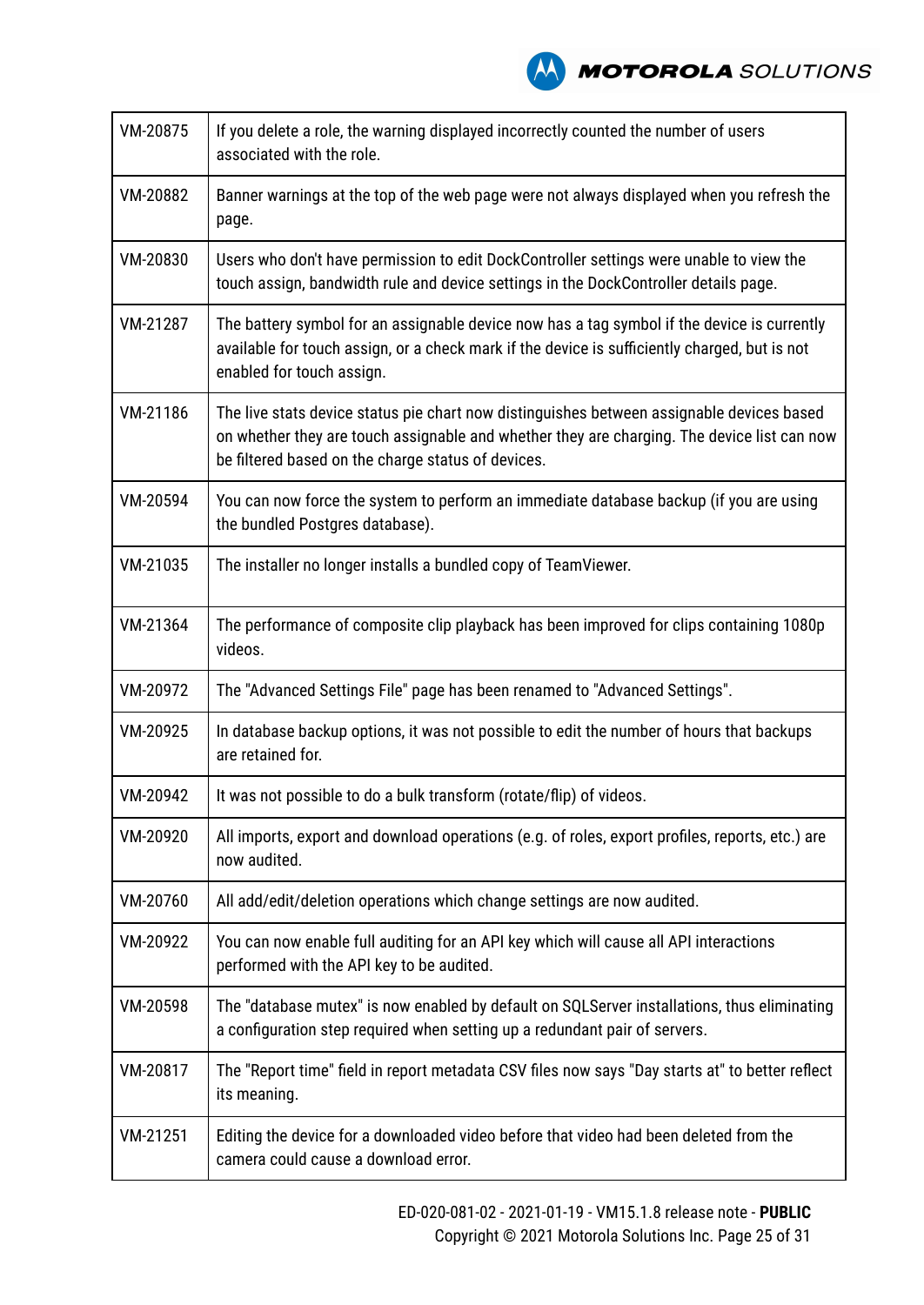

| VM-21047 | You can now configure the video metadata overlay to include the device name rather than<br>the device serial number.           |
|----------|--------------------------------------------------------------------------------------------------------------------------------|
| VM-20637 | Multi-line text playback reason fields and incident deletion reason fields are now correctly<br>displayed.                     |
| VM-20945 | Improved display of "scheduled deletion date" for videos which are ready for immediate<br>deletion.                            |
| VM-21292 | The "large icon" video list now displays progress information when videos are being<br>uploaded from sites/EdgeControllers.    |
| VM-21247 | TETRA radio integration is now a full feature and no longer needs to be enabled in the<br>"preview feature" admin page.        |
| VM-21180 | Admin pages now refer to the Android application used with the VB400 as the "VB<br>Companion" rather than the "Companion App". |
| VM-20564 | The video lists on the dashboard now always have a "show more" button.                                                         |
| VM-21391 | VB300 videos sometimes failed to play when using audio double consent and pre-record.                                          |

| <b>Issue Id</b> | <b>Summary</b>                                                                                                                                  |
|-----------------|-------------------------------------------------------------------------------------------------------------------------------------------------|
| VM-20694        | The TETRA radio integration required a device profile override to work.                                                                         |
| VM-21019        | The TETRA radio integration now supports the MXP600 radio model.                                                                                |
| VM-20651        | The TETRA radio integration did not work when used in conjunction with HolsterAware<br>peripherals.                                             |
| VM-20672        | Peer assisted recording did not work then used in conjunction with the TETRA radio.                                                             |
| VM-20671        | WiFi features would not work if a device was connected to a TETRA radio.                                                                        |
| VM-20656        | The audit log messages associated with TETRA radio connections have been improved.                                                              |
| VM-20655        | The device could fail after the connection to a TETRA radio was lost and regained.                                                              |
| VM-20670        | The device could fail while connected to a TETRA radio if a manual shutdown was<br>requested.                                                   |
| VM-20664        | The device could fail to shutdown when idle (if configured to do so) after the TETRA radio<br>integration was enabled in a previous assignment. |
| VM-20995        | When the Android companion app is used at the same time as the TETRA radio integration,                                                         |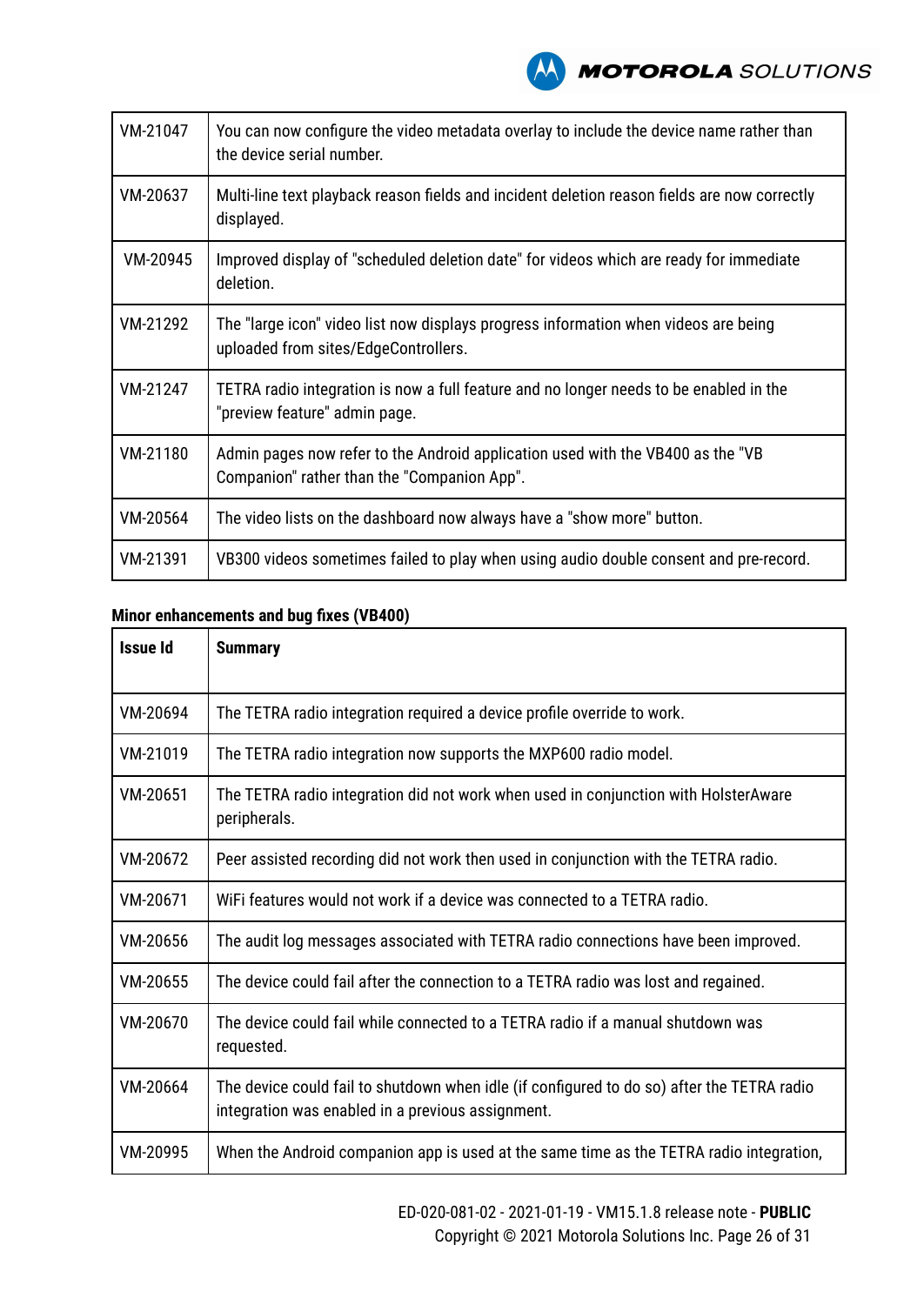

|                                  | incomplete pairing of the TETRA radio could prevent the app from connecting.                                                                                                                                               |
|----------------------------------|----------------------------------------------------------------------------------------------------------------------------------------------------------------------------------------------------------------------------|
| VM-20690                         | The TETRA radio integration could remain enabled even after the device was assigned using<br>a profile with the feature disabled.                                                                                          |
| VM-20862                         | If a new recording was triggered shortly after triggering a manual shutdown while recording,<br>the device could erroneously shutdown again.                                                                               |
| VM-20806                         | The audible recording alarm could persist after a manual shutdown and restart.                                                                                                                                             |
| VM-20996                         | The LEDs on the device did not always show the correct status after performing a manual<br>shutdown, then activating manual pre-recording - or when automatic pre-record is enabled,<br>waking the device with any button. |
| VM-21158<br>VM-21126<br>VM-20236 | The device would not always show the idle blink LED notification when it is powered on and<br>ready to record.                                                                                                             |
| VM-21093                         | The device could fail to correctly recognise the type of battery installed when operated in a<br>very low temperature environment.                                                                                         |
| VM-21095                         | The device could fail to correctly recognise the type of battery installed for a period after a<br>firmware upgrade.                                                                                                       |
| VM-21079                         | The device would not correctly enter "shipping mode" (with an isolated battery) if undocked<br>immediately after requesting a factory reset.                                                                               |
| VM-21256                         | In rare circumstances with GPS enabled the device could fail when stopping a recording.                                                                                                                                    |

#### **Minor enhancements and bug fixes (DockController)**

| Issue Id | <b>Summary</b>                                                 |
|----------|----------------------------------------------------------------|
| VM-14532 | The DockController logs could grow too large to be downloaded. |

#### **Earlier changes**

See the V14.6.x release notes for earlier changes.

### **Known issues**

#### **Poor VT50 / VT100 live view performance with Chrome hardware acceleration**

In some environments, if you use the Google Chrome browser and you have hardware acceleration enabled in Chrome, the live view window may not show frames at the correct rate when streaming from VT50 / VT100 devices. If you suffer from this problem, you should disable "Use hardware acceleration when available" in Chrome Settings Advanced System options and streaming should then work correctly.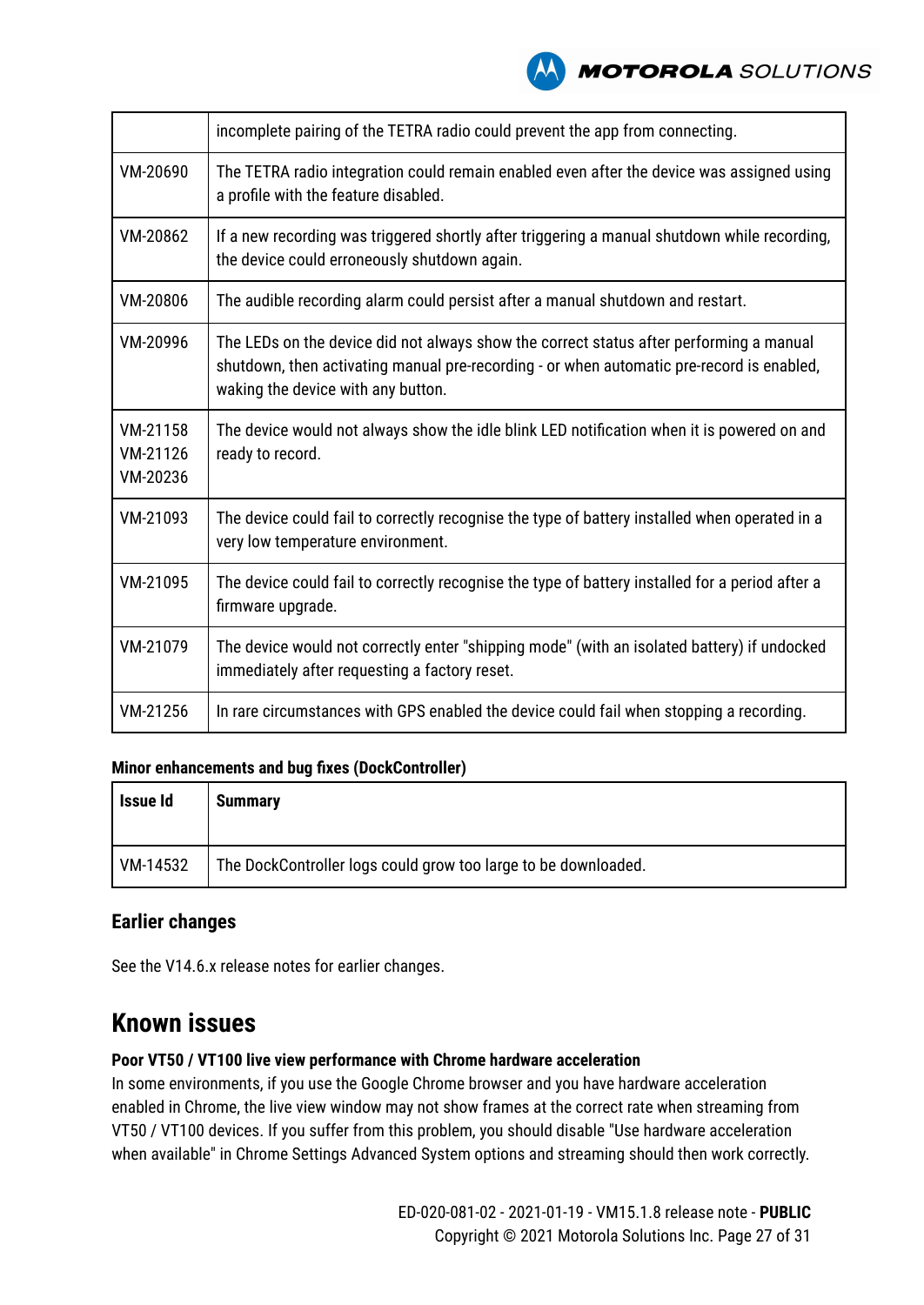

#### **VB400 Bluetooth and Wifi are incompatible**

WiFi streaming and download over WiFi cannot be used on a VB400 when it is configured to connect to the VB Companion App over Bluetooth.

#### **VB400 Live-view for Android companion app does not work with X-100 or X-200**

The Live-view for Android companion app feature does not currently work if the X-100 or X-200 external cameras are attached.

#### **VB400 WiFi offload of footage can make X-100 or X-200 unreliable**

If you configure the device to offload footage over WiFi, then in-progress offloads can sometimes cause the operation of an X-100 or X-200 external camera to be unreliable. It is not currently recommended to enable WiFi offload if using an external camera.

#### **DockController assignment groups with overriden device settings**

If you set up multiple DockControllers to share a single RFID reader, then you must ensure that all the DockControllers in the group share the same RFID assignment charge criteria (these can now be overriden for each DockController). If the charge criteria for the DockControllers in the group are not the same, then you may unexpectedly be unable to assign a device in some circumstances.

#### **Large Numbers of Incident Clip Counts**

The system performs poorly when more than 200 incident clips are created in a single incident. You should not create incidents with more than this many clips. Some functions may not work properly if this limit is exceeded, e.g. export may fail.

### **Upgrade notes**

#### **Internet Explorer support has ended**

Internet Explorer is no longer a supported browser.

#### **Postgres database upgrade**

If you are using the bundled Postgres database server rather than Microsoft SQL Server, and you are upgrading a version earlier than 15.1.0, be aware that when this release is installed, the database must be upgraded to Postgres 13.3. Depending on the size of your database, this can be a time consuming process and it temporarily consumes a significant amount of disk space.

#### **HTTP Basic Authentication Disabled**

Some security analysts now consider the ability to authenticate HTTP requests with "Basic" authentication to be a security vulnerability. For this reason, the Motorola Solutions VideoManager web APIs no longer allow clients to use HTTP Basic authentication. If you directly access the API and you use Basic authentication then you should either switch to using HTTP Digest authentication, or you can re-enable Basic authentication by adding the advanced settings file entry "api.key.basic.auth=true" if you do not consider this to be a security risk.

#### **Microsoft SQL Server TLS requirements**

For installations which use Microsoft SQL Server as the Motorola Solutions VideoManager database, be aware that SQL Server must support TLS 1.2 encryption or the Motorola Solutions VideoManager service

> ED-020-081-02 - 2021-01-19 - VM15.1.8 release note - **PUBLIC** Copyright © 2021 Motorola Solutions Inc. Page 28 of 31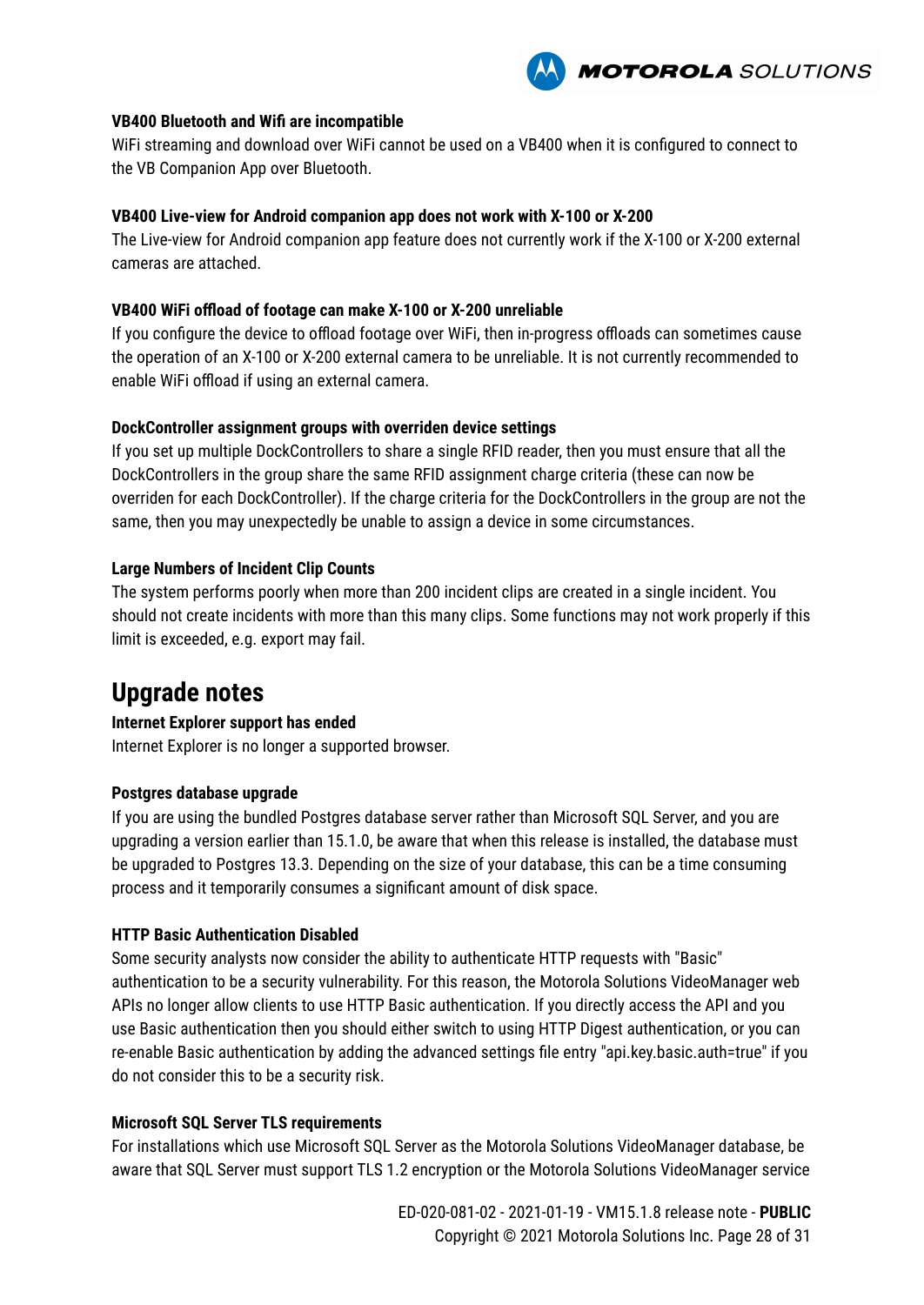

cannot connect to it. If you are using SQL Server 2012 and 2014 please ensure that you have the latest service packs installed to ensure TLS 1.2 compatibility.

#### **Software assurance requirement for upgrade**

In order to upgrade to this version from an older version, you must have software assurance coverage up to 10 September 2021. If you are upgrading from a version older than 10.2, then you must upgrade to 10.2 and install software assurance before installing this version.

#### **Data storage location change**

The default data storage location is now c:\ProgramData\Motorola Solutions\VideoManager for a new installation. If you upgrade from a version of Motorola Solutions VideoManager older than 14.5.0, you will already have data stored in c:\ProgramData\Edesix\VideoManager. In this case, the system continues to use the data in c:\ProgramData\Edesix\VideoManager (which might include your database, configuration and/or filespace data), but all log files are written to c:\ProgramData\Motorola Solutions\VideoManager\pss-service-logs.

#### **Central manager site upgrades**

When upgrading a central manager installation, replication of certain configuration settings from the central manager to sites (including EdgeControllers) will not occur until those sites are upgraded.

If you use any of the "Shared configuration settings" - on the Auto-fetch settings page - to replicate configuration information to sites, then the site will use out-of-date configuration information until upgraded to the minimum required version for that setting. Configuration changes made on the central system will have no effect until the site is upgraded.

The following table shows the minimum required version of Motorola Solutions VideoManager running at the site in order for each shared configuration setting to replicate correctly.

| Keys                              | 5.1.0                                         |
|-----------------------------------|-----------------------------------------------|
| <b>Roles &amp; Password Rules</b> | 6.4.0                                         |
| <b>Users</b>                      | $14.5.0**$                                    |
| <b>User Groups</b>                | 14.0.0                                        |
| <b>Device Profiles</b>            | 6.4.1                                         |
| Deletion policies                 | 6.4.0                                         |
| User-defined fields               | 14.1.0 if you enable playback reason auditing |
|                                   | 14.0.0 if you define any tag list fields      |
|                                   | 6.4.0 otherwise                               |

#### **Shared configuration setting Minimum compatible site version**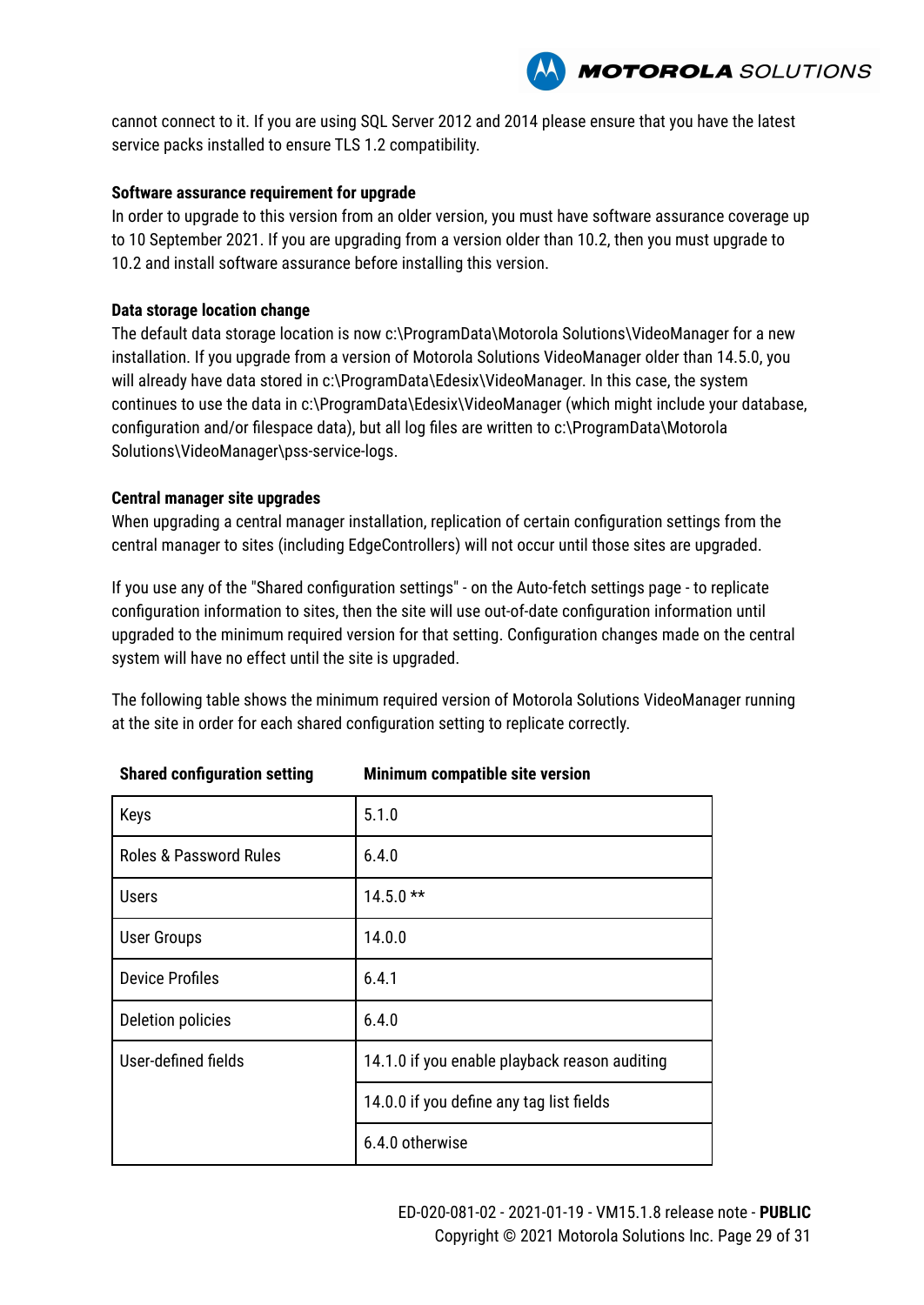**MOTOROLA** SOLUTIONS

| Device states and locations | 10.0.0 |
|-----------------------------|--------|
|                             |        |

\*\* - users can be replicated to sites running 7.0.1 to 14.4.x, but an incompatibility warning will be shown and bluetooth pairing information will not be replicated.

# **Supported platforms**

Motorola Solutions VideoManager is supported on the following platforms:

- Windows 8.1 Pro & Enterprise 64-bit
- Windows 10 Pro & Enterprise 64-bit
- Windows Server 2012 Essentials, Standard & Datacenter \*
- Windows Server 2012 R2 Essentials, Standard & Datacenter \*
- Windows Server 2016 Essentials, Standard & Datacenter \* \*\*
- Windows Server 2019 Essentials, Standard & Datacenter \* \*\*
- Windows Server 2019 Essentials, Standard & Datacenter \* \*\*
- Ubuntu 18.04, 20.04

\* Accessing the Motorola Solutions VideoManager web application from a web browser running on a Windows Server desktop is not supported. However, Windows Server can be used for running the Motorola Solutions VideoManager service.

\*\* USB attached devices are not supported on Windows Server 2016 and later.

# **Supported browsers**

The Motorola Solutions VideoManager web application is supported on the following browsers:

- Microsoft Edge 79+ (Windows 10)
- Chrome 48+ (Windows 7/8.1/10, MAC OS X v10.10)
- Firefox 68 ESR, 78 ESR (Windows 10, Ubuntu 18.04, 20.04)  $*$

The security settings of your browser may prevent some features of the Motorola Solutions VideoManager web application from working correctly. In particular, some browsers may silently prevent the download of files from the Motorola Solutions VideoManager web application. Adding Motorola Solutions VideoManager web application to the list of trusted websites will normally fix this.

Accessing the Motorola Solutions VideoManager web application from a web browser running on a Windows Server desktop is not supported.

\* When using Firefox on Windows, you may need to run Windows Media Player once to install codecs before video playback will work. Firefox video playback only works if the operating system provides an MP3 codec. When using Firefox on Ubuntu, you must install a package which provides H.264 and AAC codecs for Firefox, e.g. libavcodec-extra.

\*\* When using Internet Explorer, audio is not supported on Device live view page.